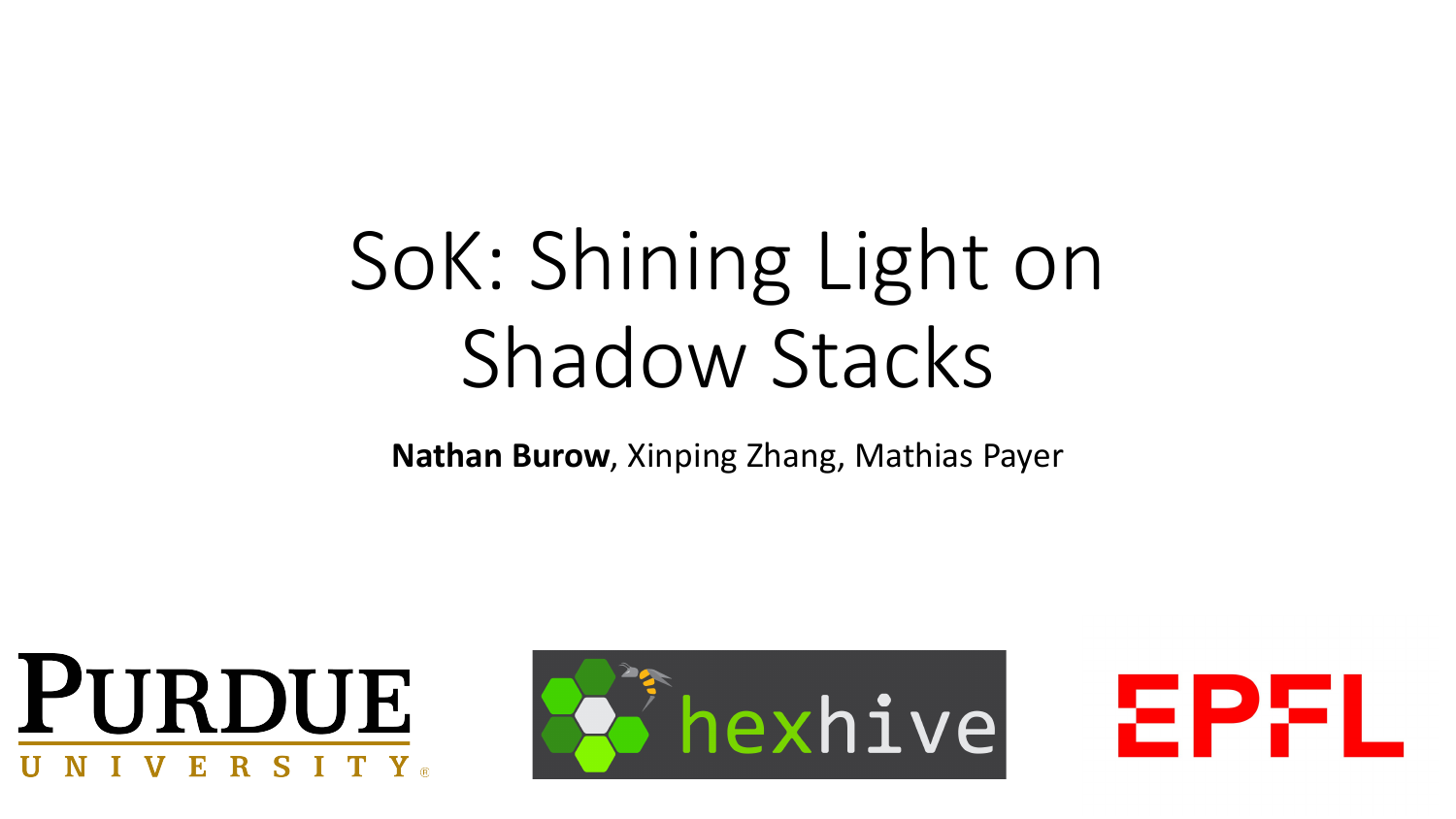## Control-Flow Hijacking (CFH)

- Microsoft: 70% of bugs are memory corruptions
- Control and Data Planes are interleaved
- Memory corruption  $\rightarrow$  Control-Flow Hijacking



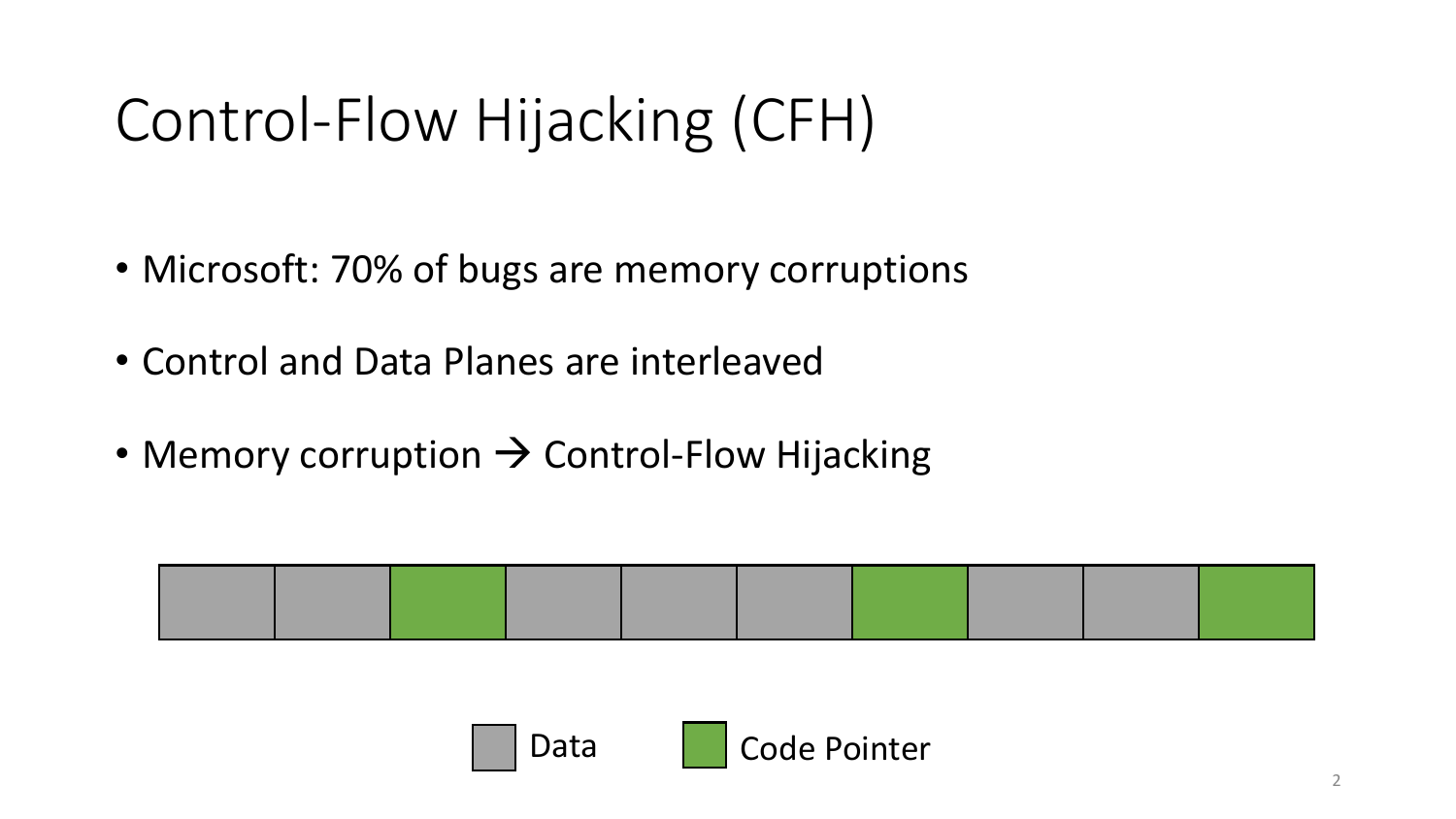## Control-Flow Hijacking (CFH)

- Microsoft: 70% of bugs are memory corruptions
- Control and Data Planes are interleaved
- Memory corruption  $\rightarrow$  Control-Flow Hijacking



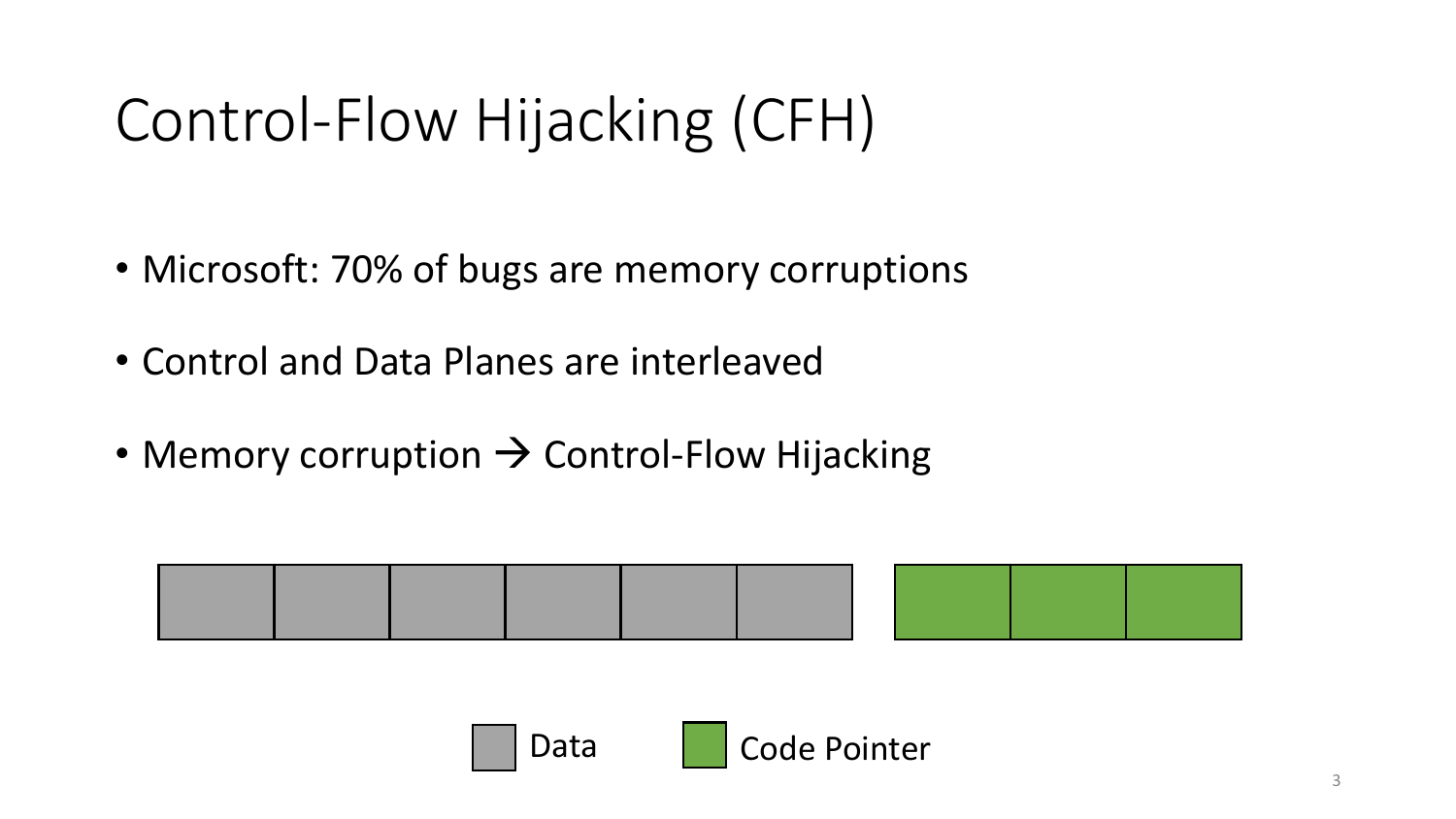## Forward Edge

- Function pointers; virtual calls
- Control-Flow Integrity (CFI) statically calculates target sets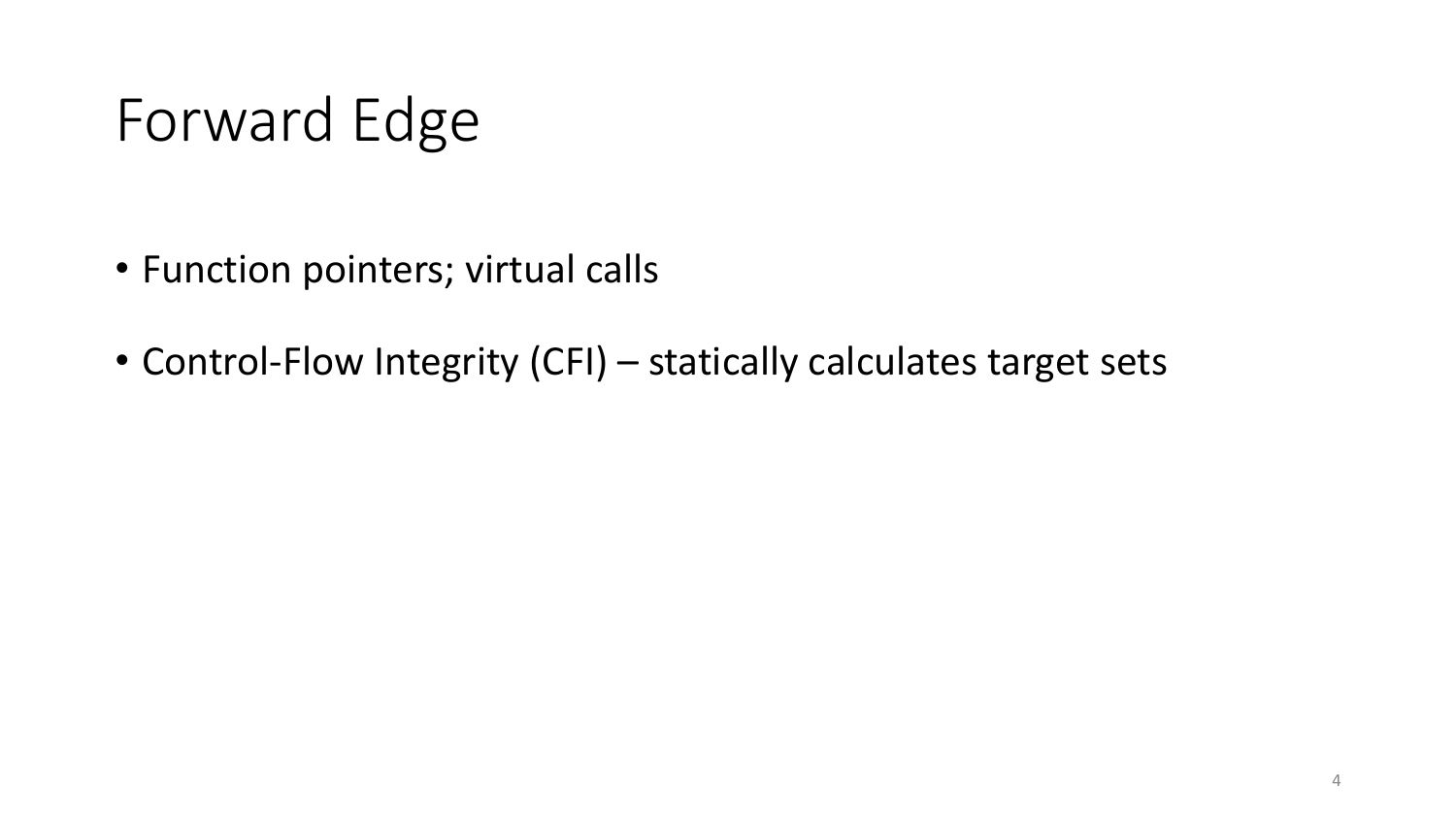#### Forward Edge

- Function pointers; virtual calls
- Control-Flow Integrity (CFI) statically calculates target sets

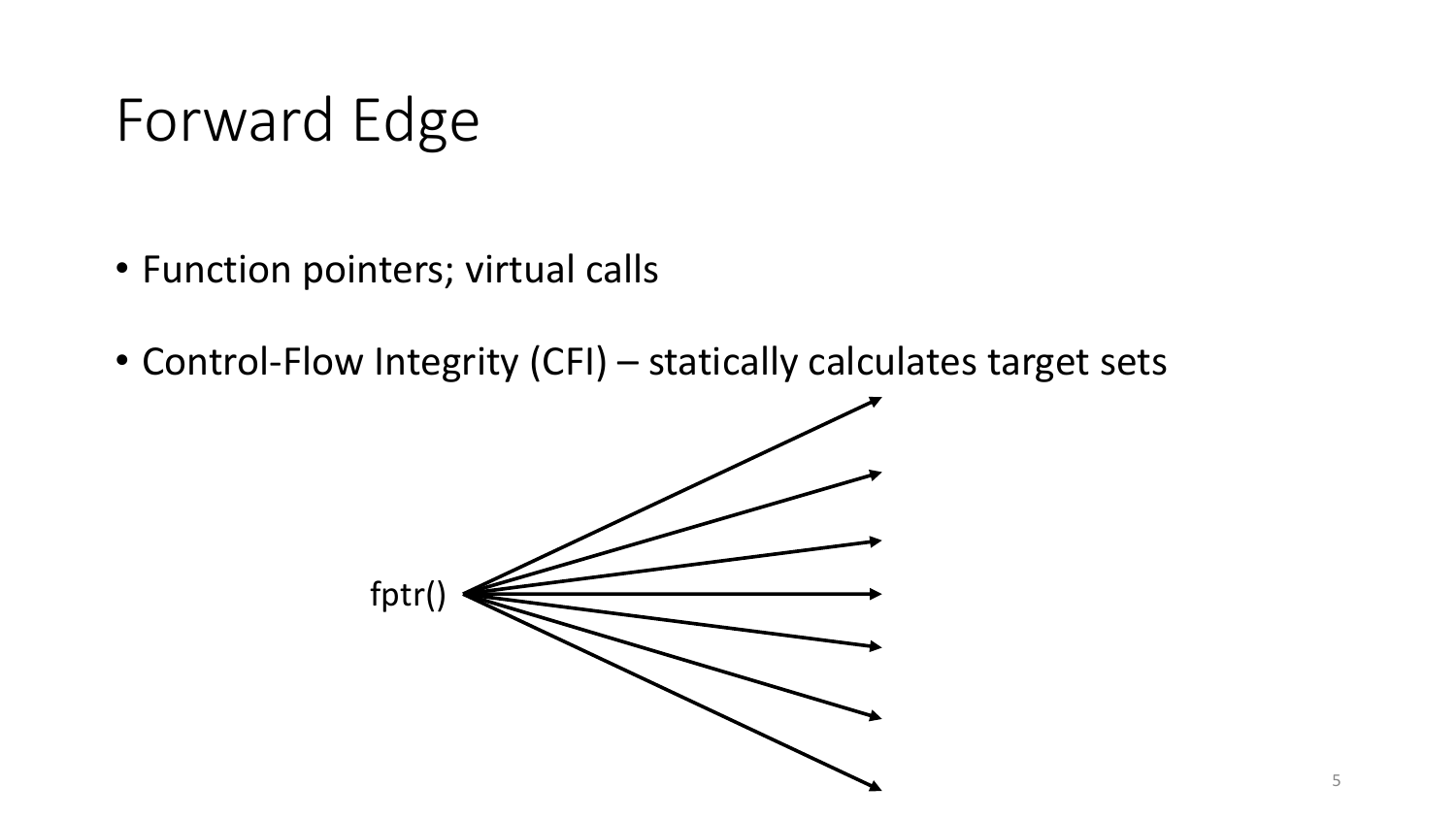#### Forward Edge

- Function pointers; virtual calls
- Control-Flow Integrity (CFI) statically calculates target sets

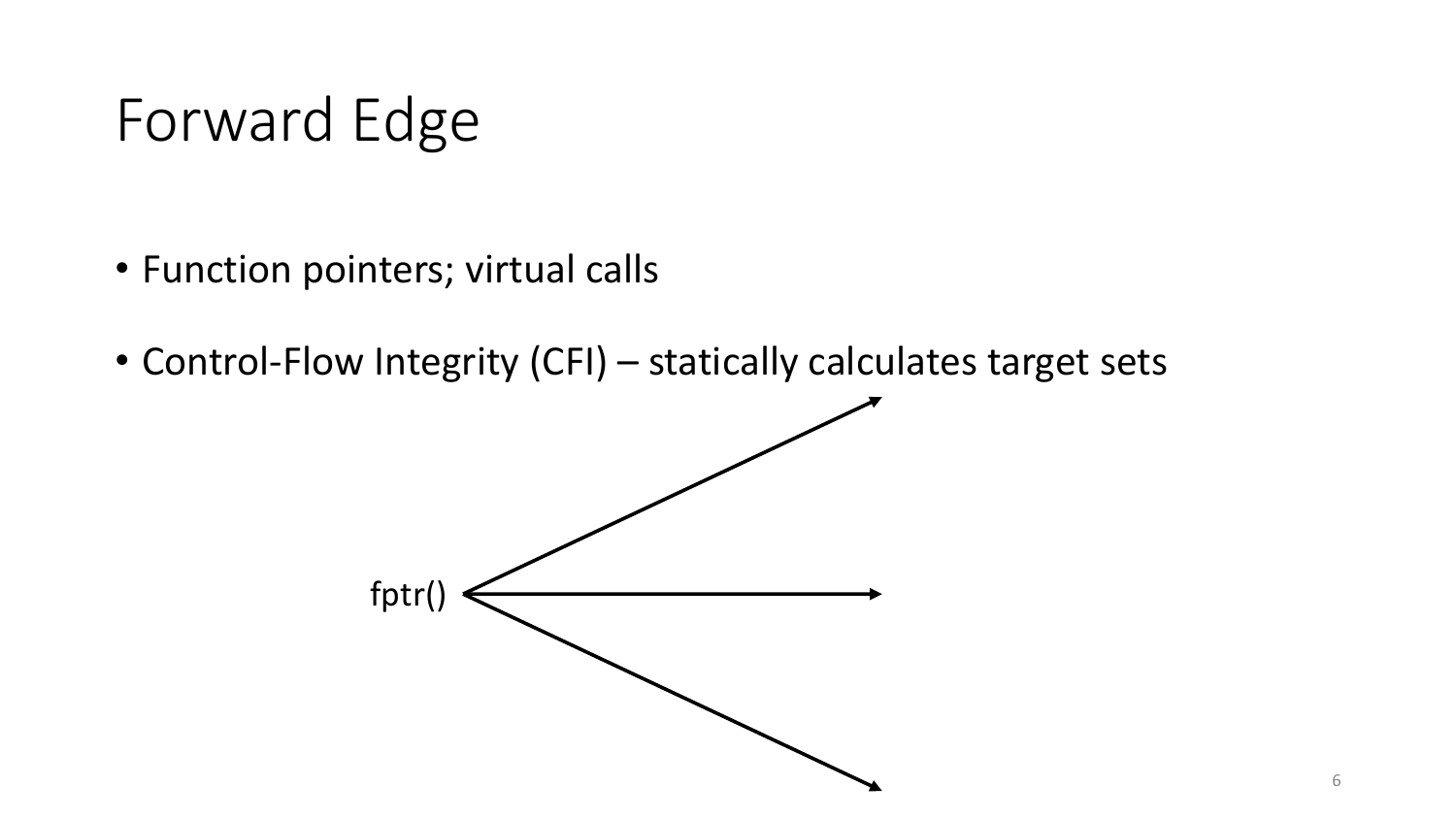- Return Instructions
- Does CFI style analysis work?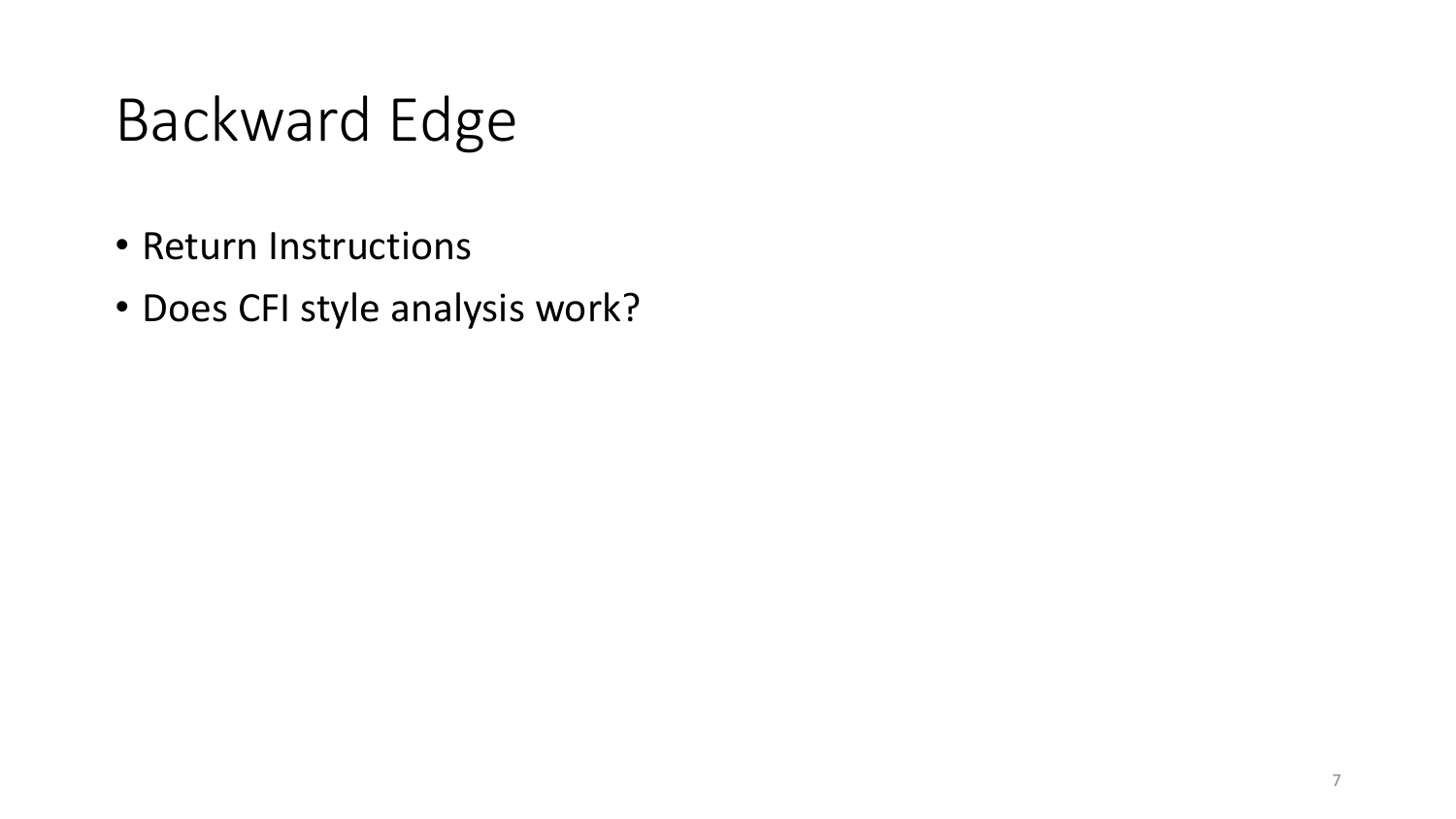- Return Instructions
- Does CFI style analysis work?

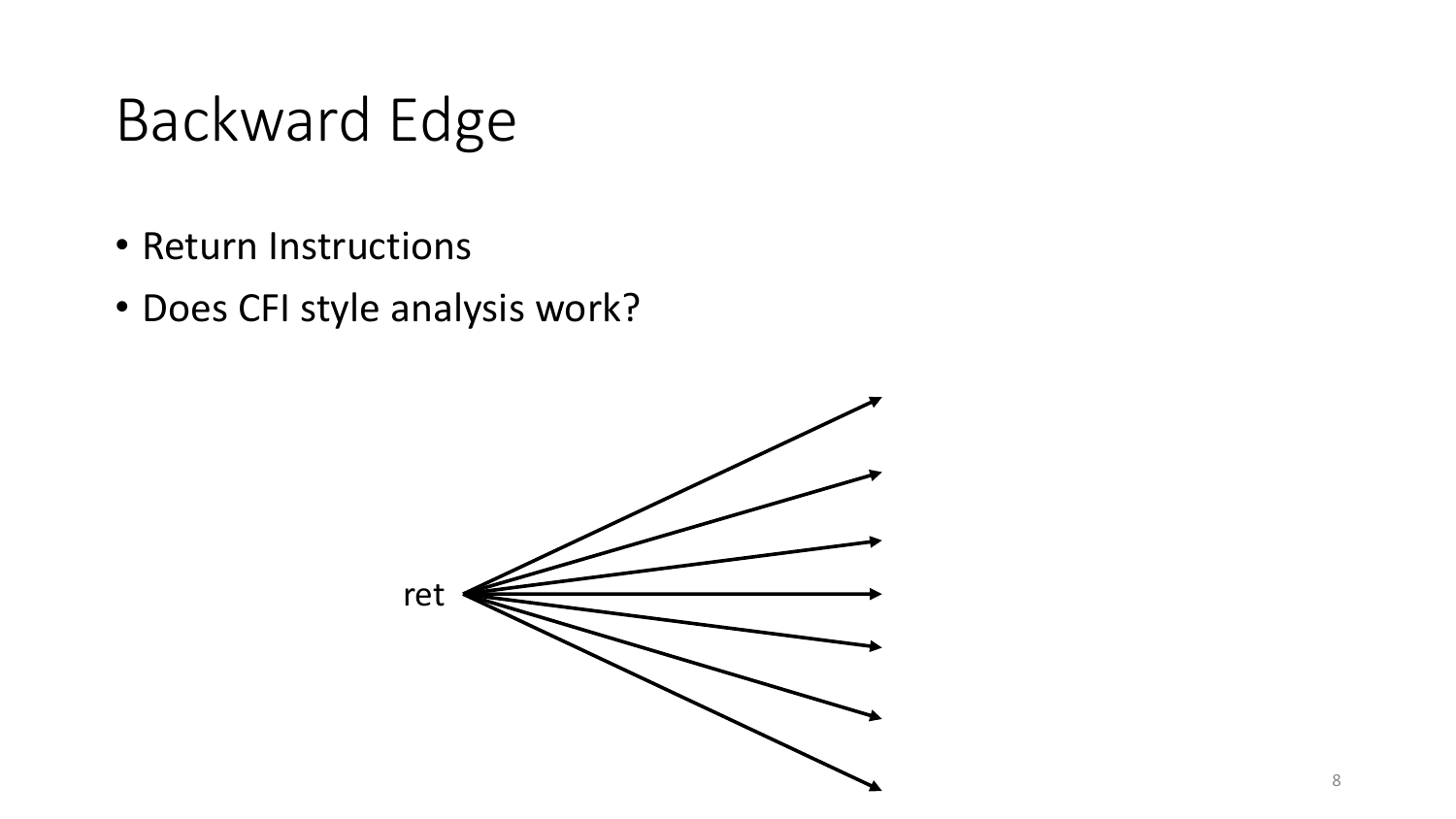- Return Instructions
- Does CFI style analysis work?

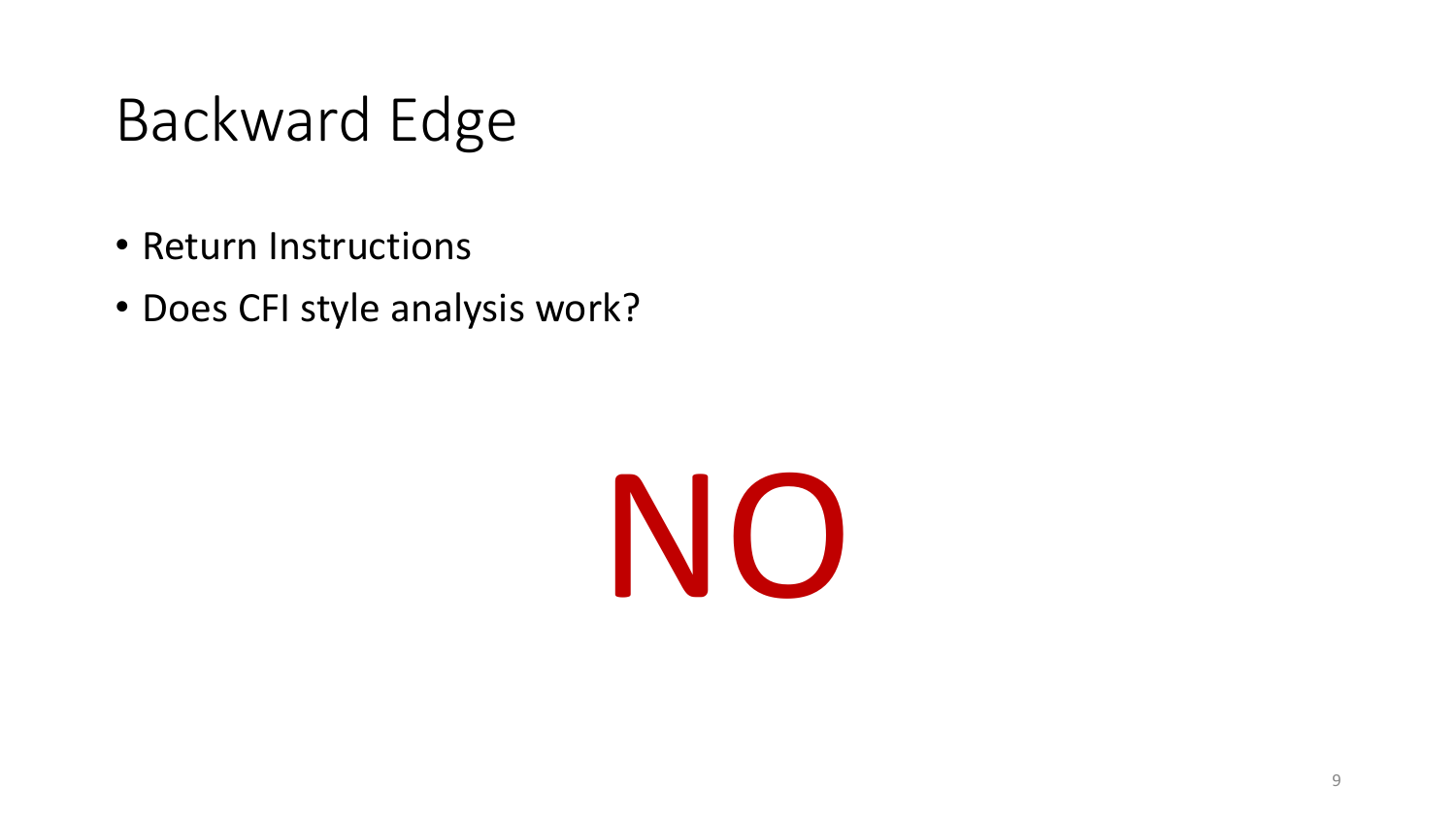- CFI style target sets include **every** call site for the function
- Target sets are too large to provide meaningful protection

**Security requires integrity for return addresses!**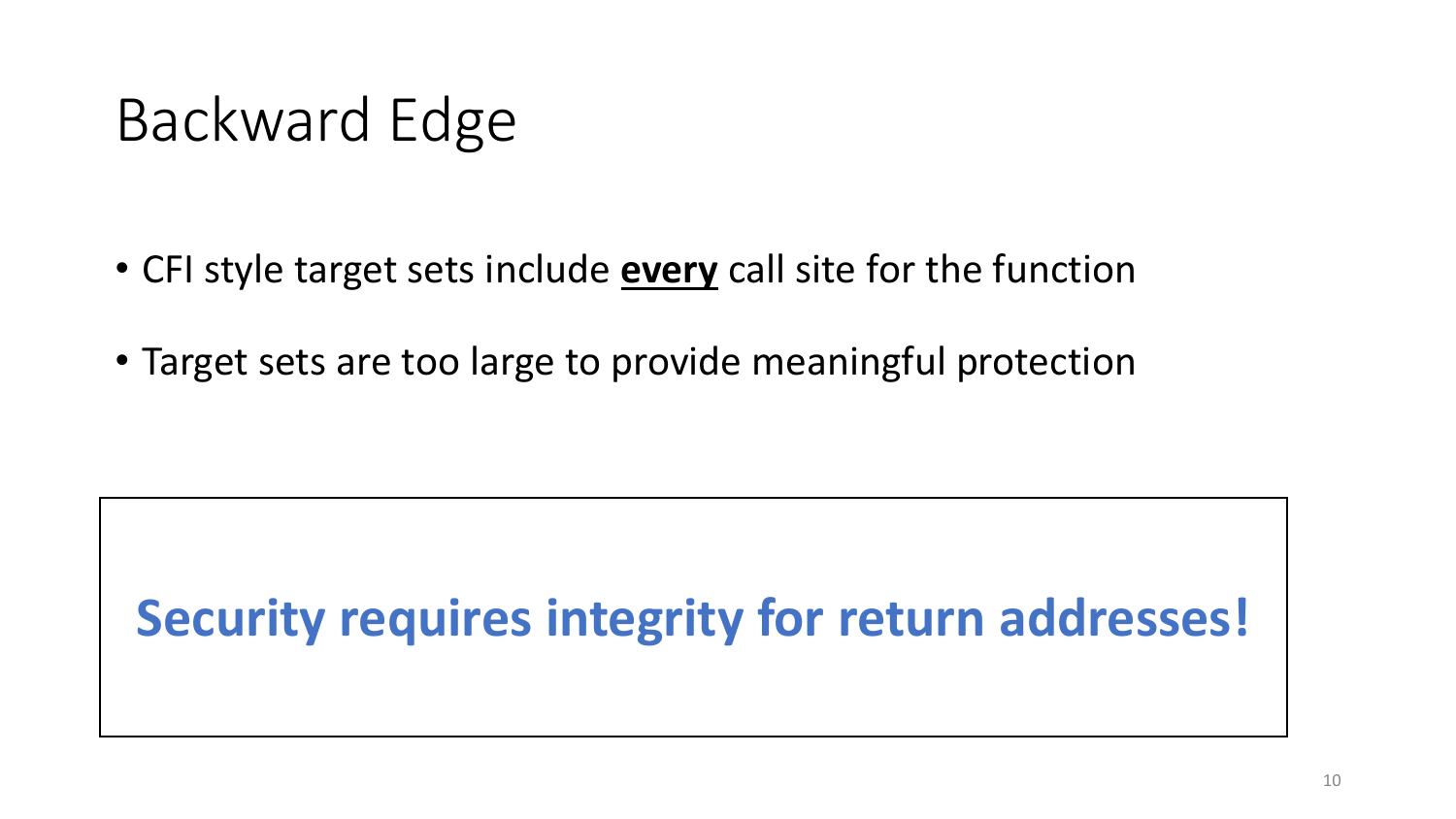#### CFH Mitigation Today

- Seminal CFI paper by Abadi et. al. called for shadow stack
- See Burow et al CSUR 2017[1]
- Deployed versions by Microsoft / Google only cover forward edge

#### **No equally strong defense for backward edge!**

[1] Burow et. al. "Control-flow integrity: Precision, security, and performance." CSUR 2017.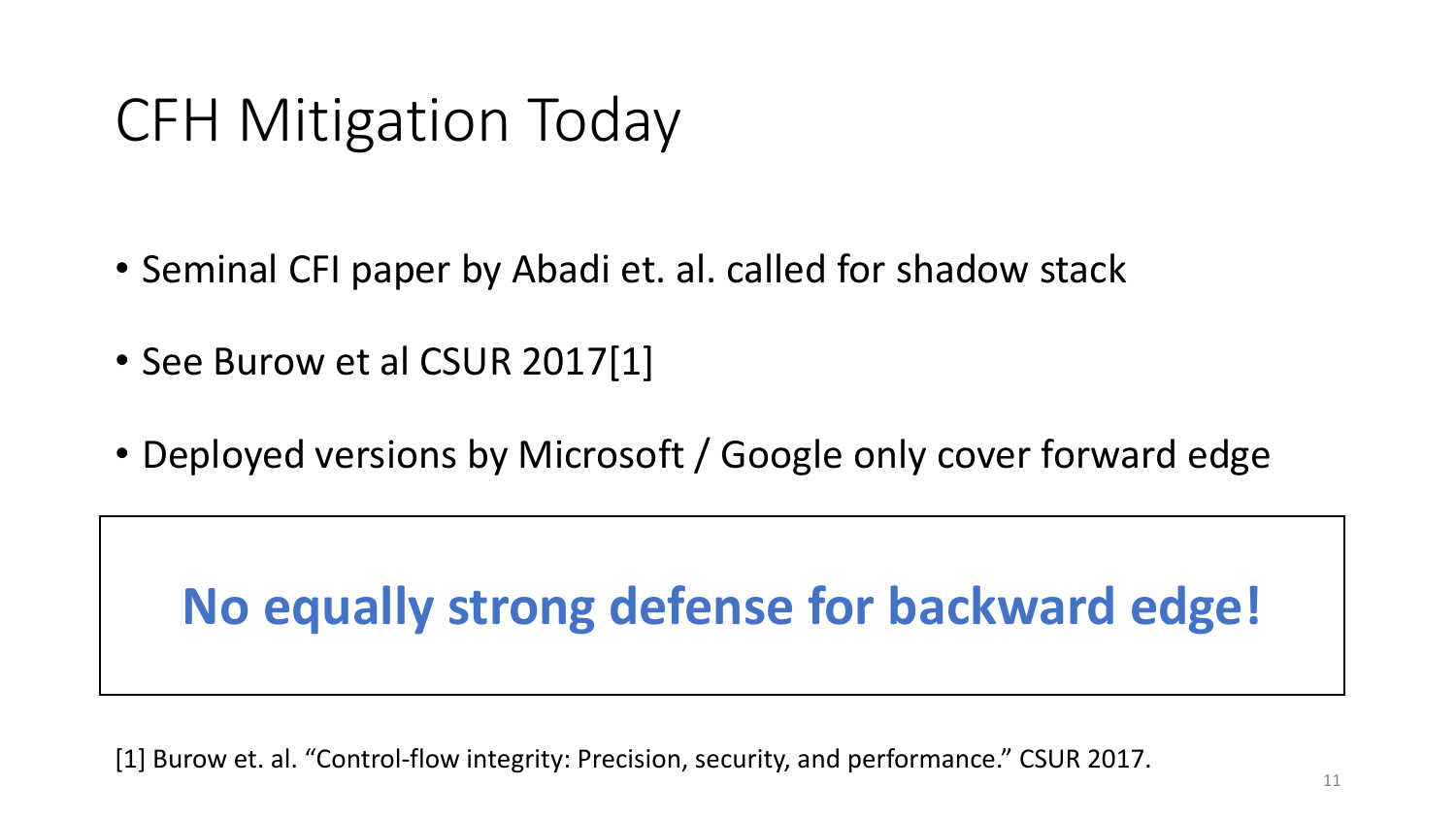#### Shadow Stacks

- Separate return addresses from data plane
- Provide integrity protection for return addresses
- Performant and highly compatible

#### **Need to deploy Shadow Stack with CFI!**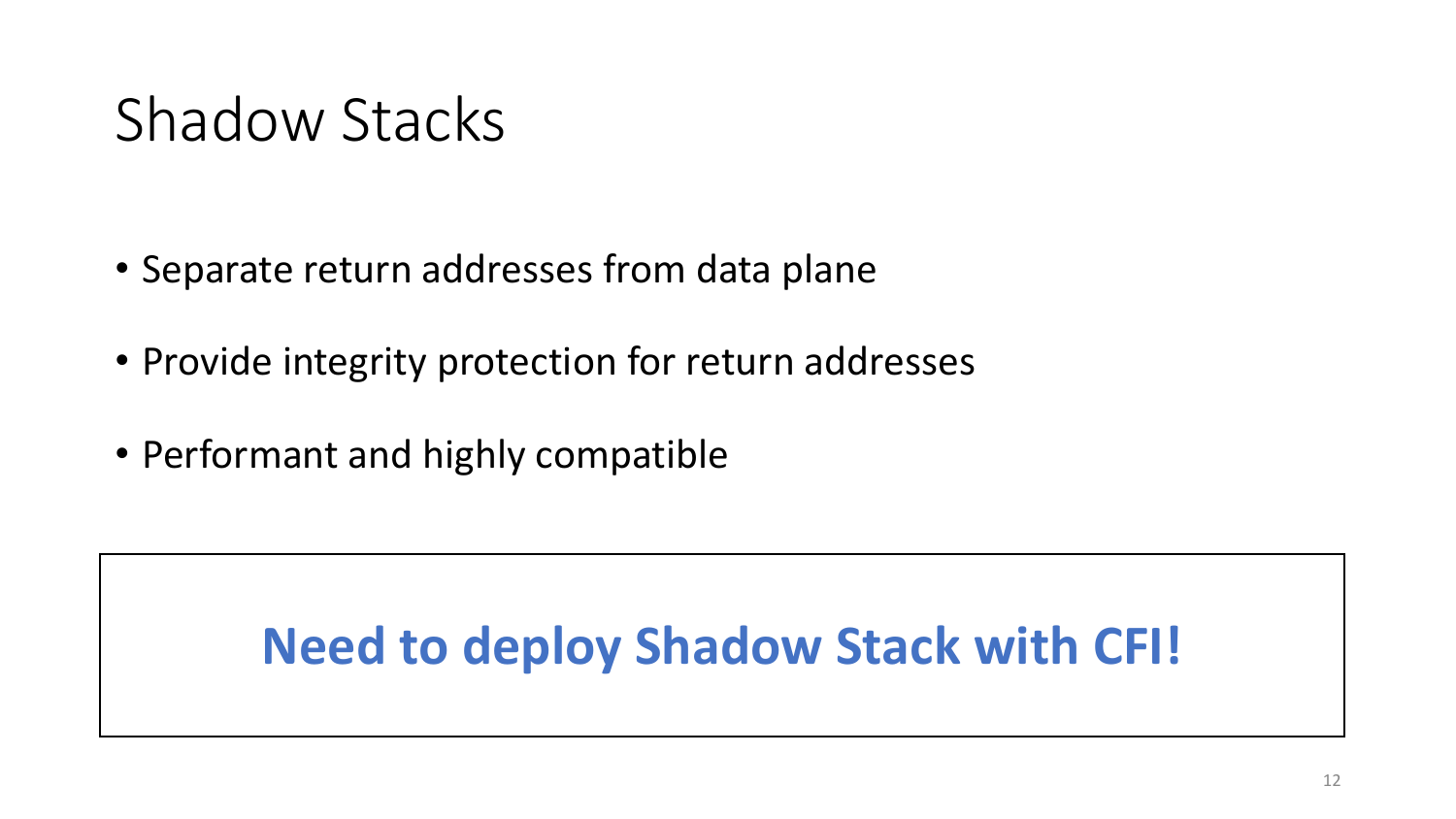![](_page_12_Figure_1.jpeg)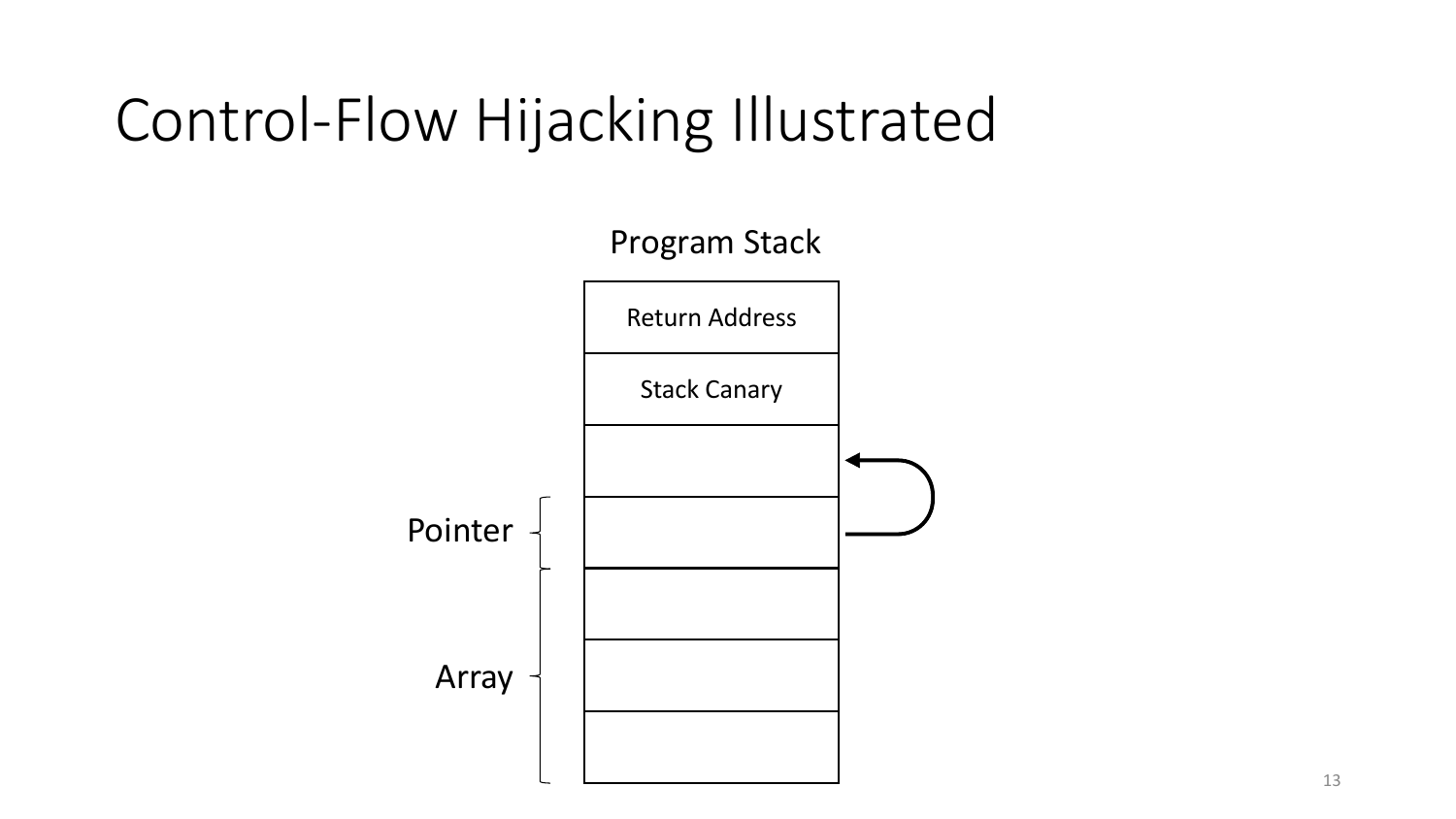![](_page_13_Figure_1.jpeg)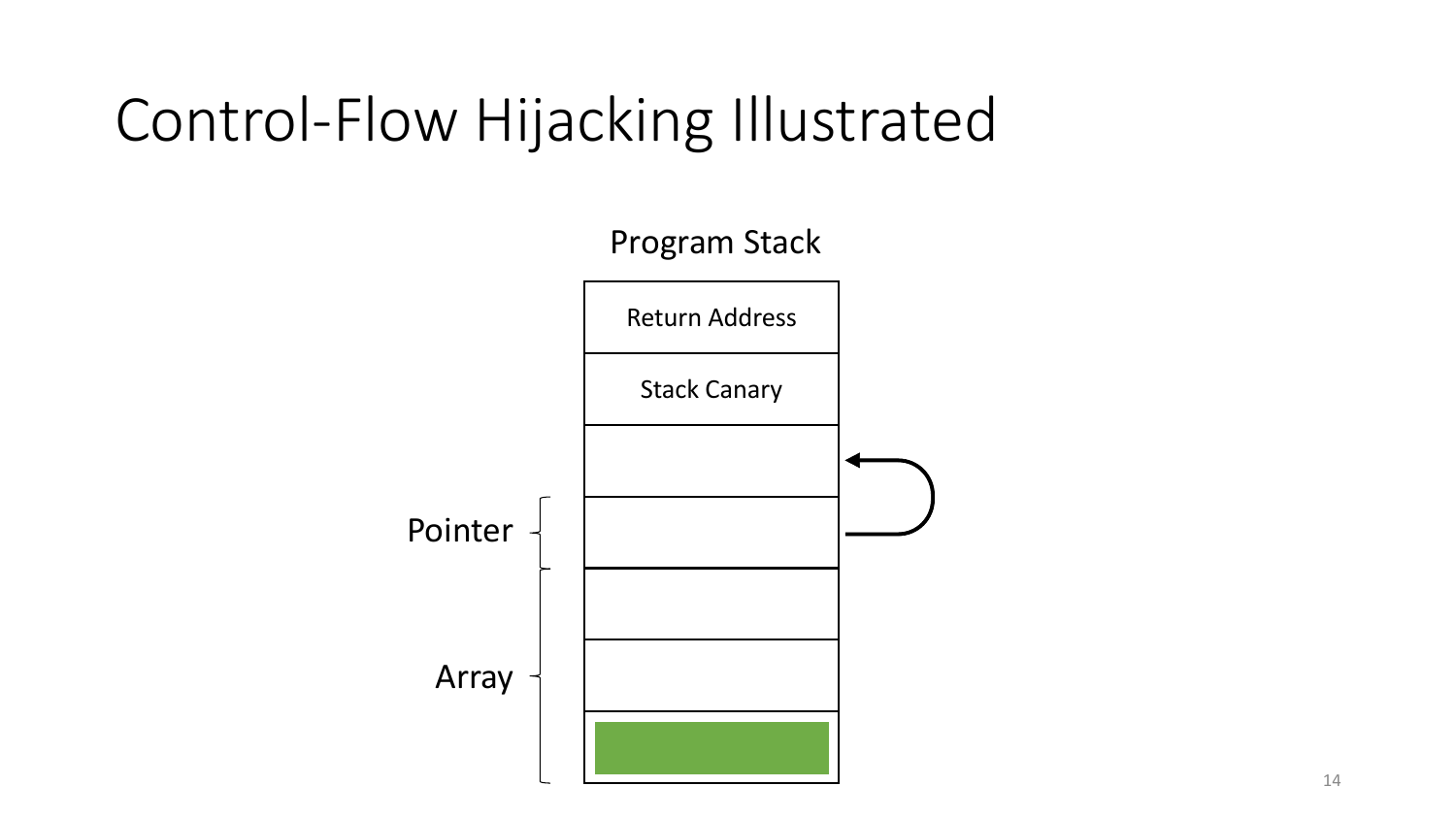![](_page_14_Figure_1.jpeg)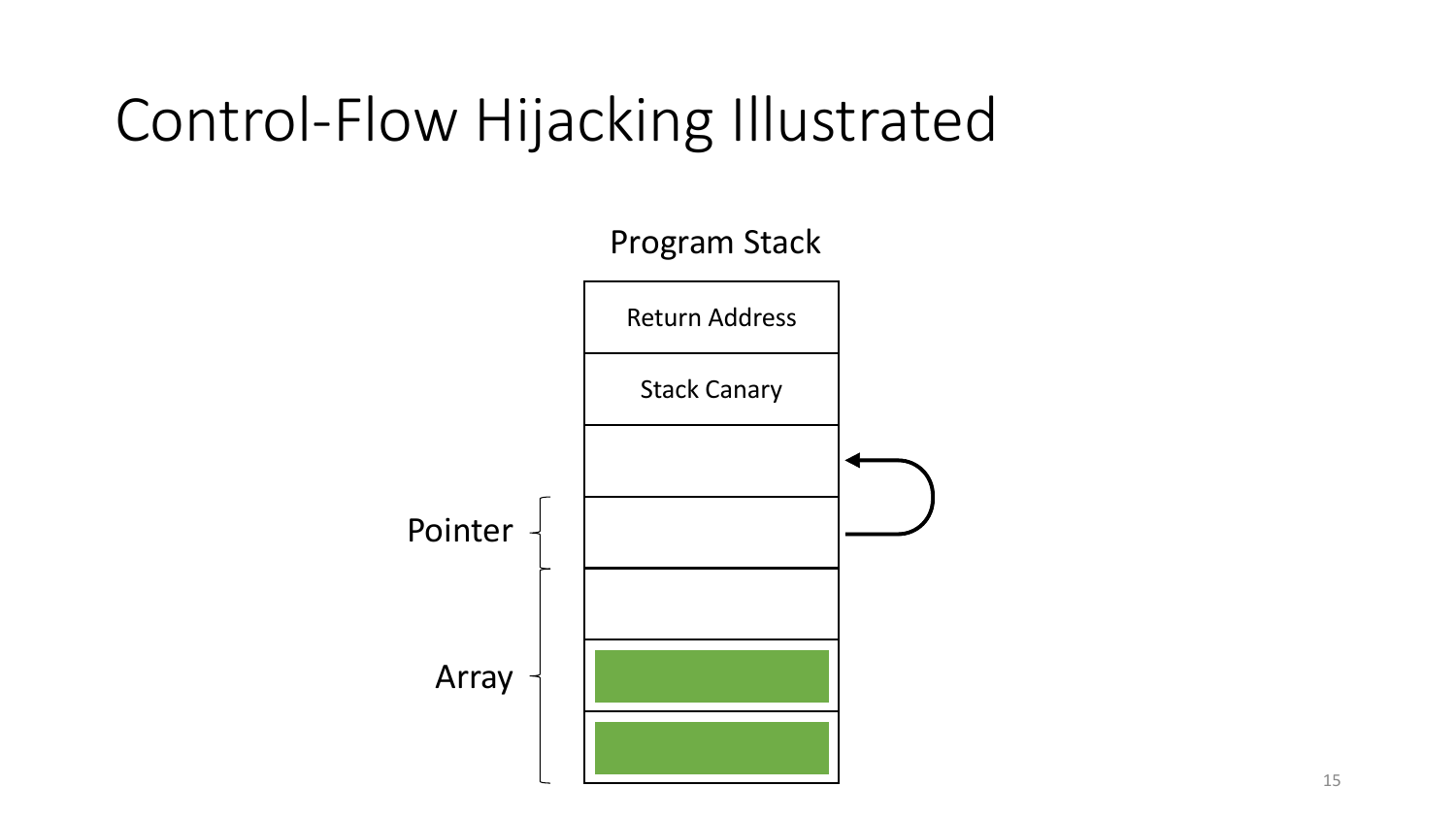![](_page_15_Figure_1.jpeg)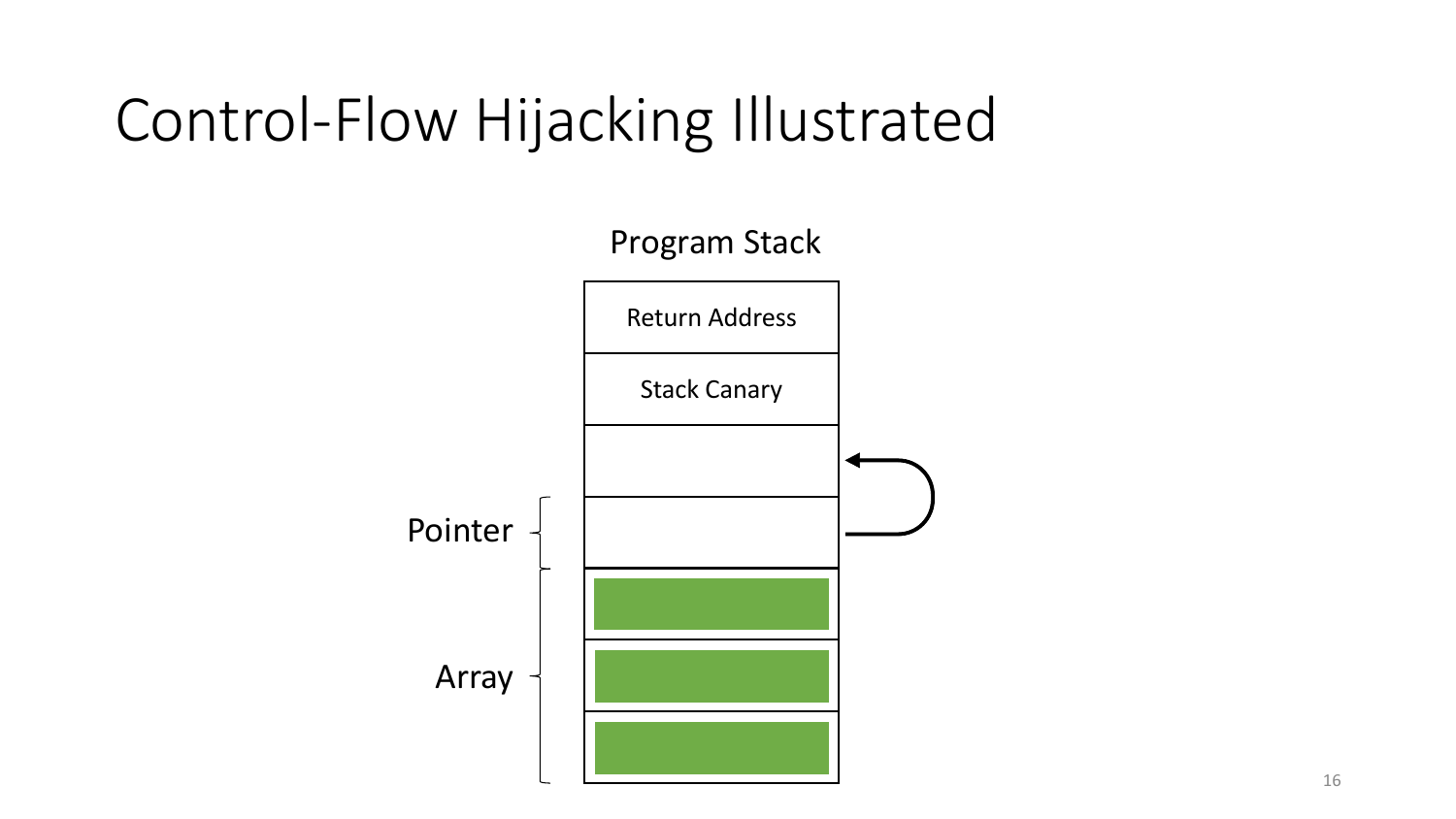![](_page_16_Figure_1.jpeg)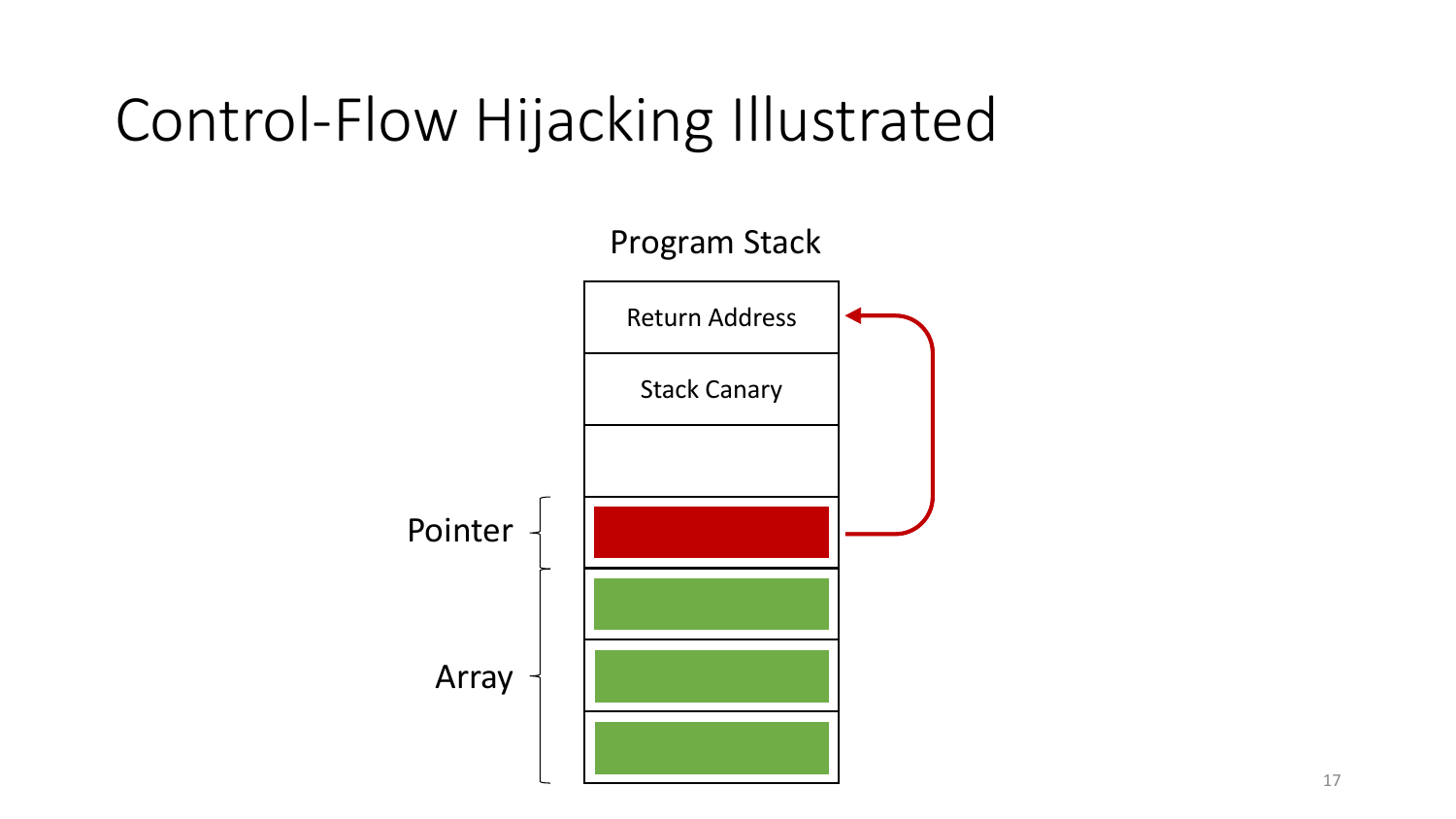![](_page_17_Figure_1.jpeg)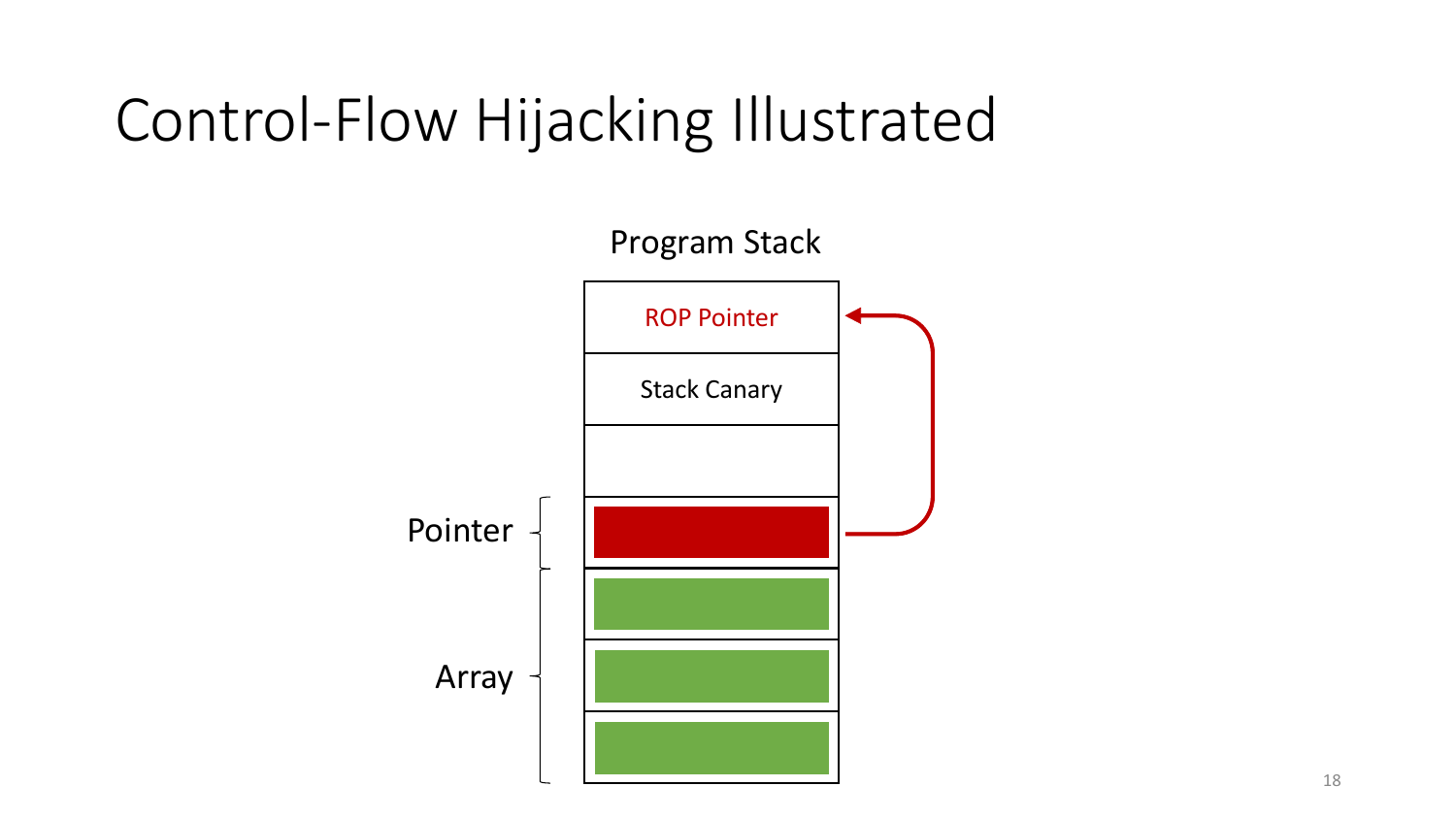#### What is a Shadow Stack?

![](_page_18_Figure_1.jpeg)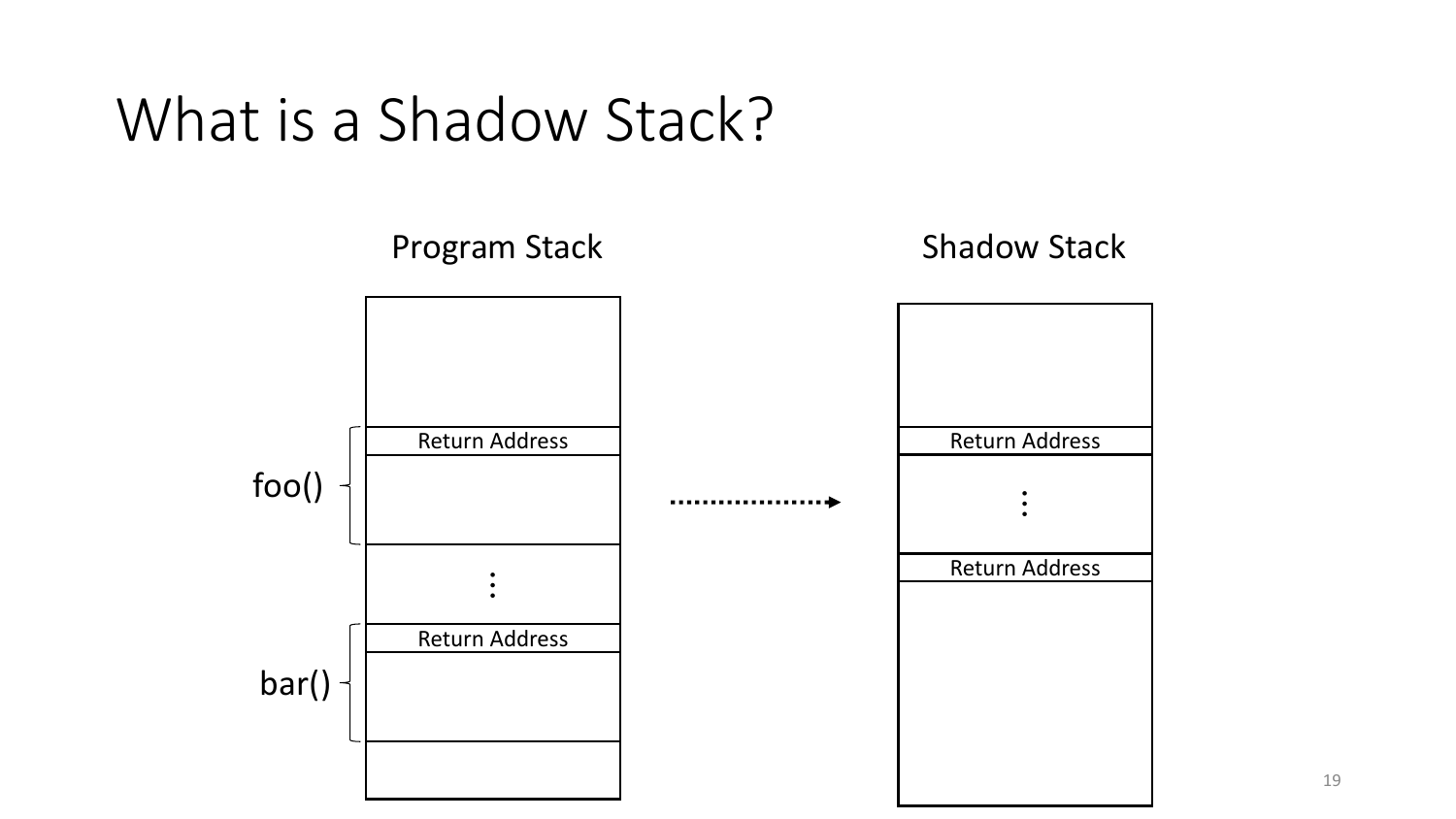#### Shadow Stack Defense

![](_page_19_Figure_1.jpeg)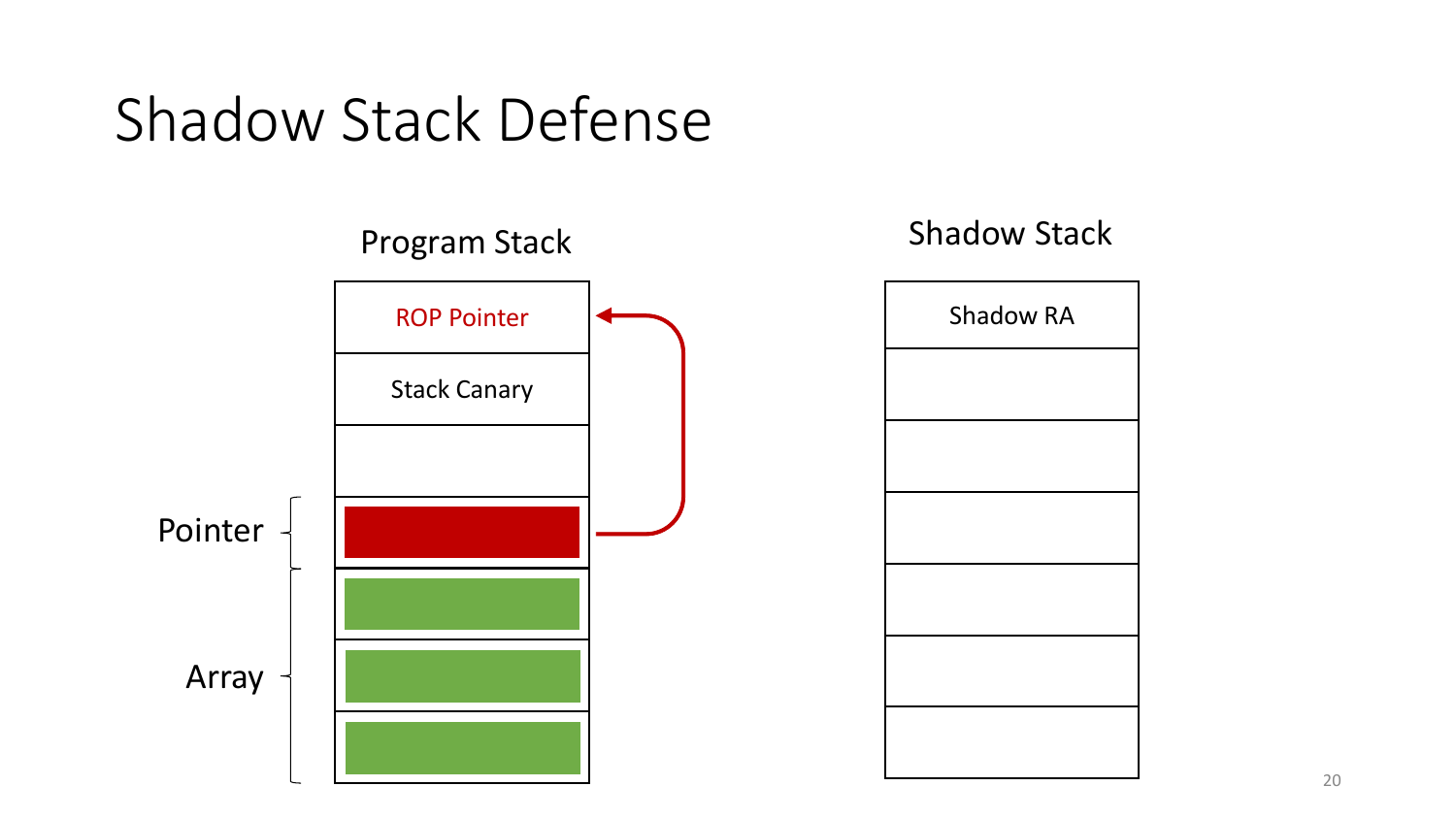#### Shadow Stack Defense

![](_page_20_Figure_1.jpeg)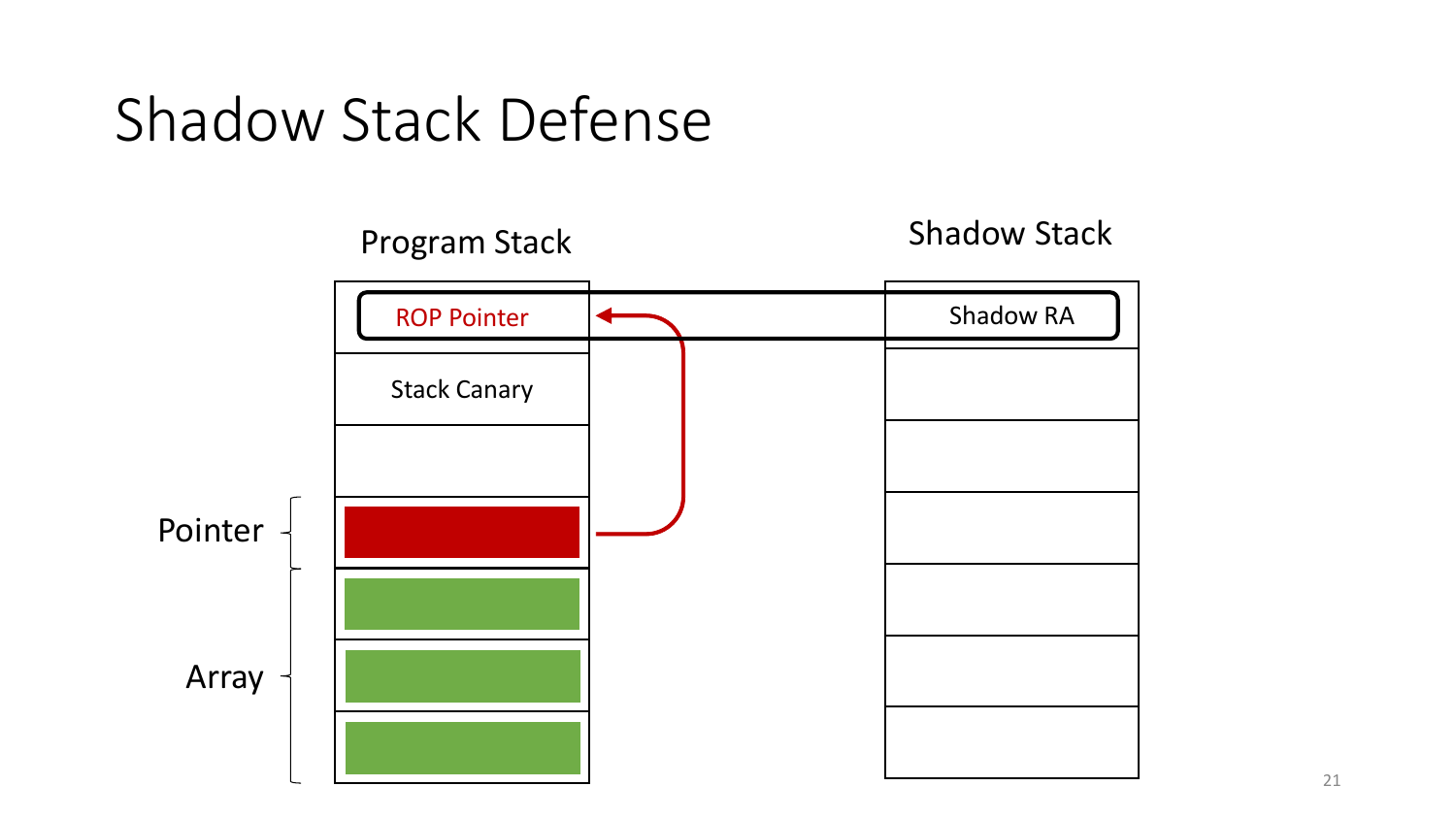#### Shadow Stack Defense

![](_page_21_Figure_1.jpeg)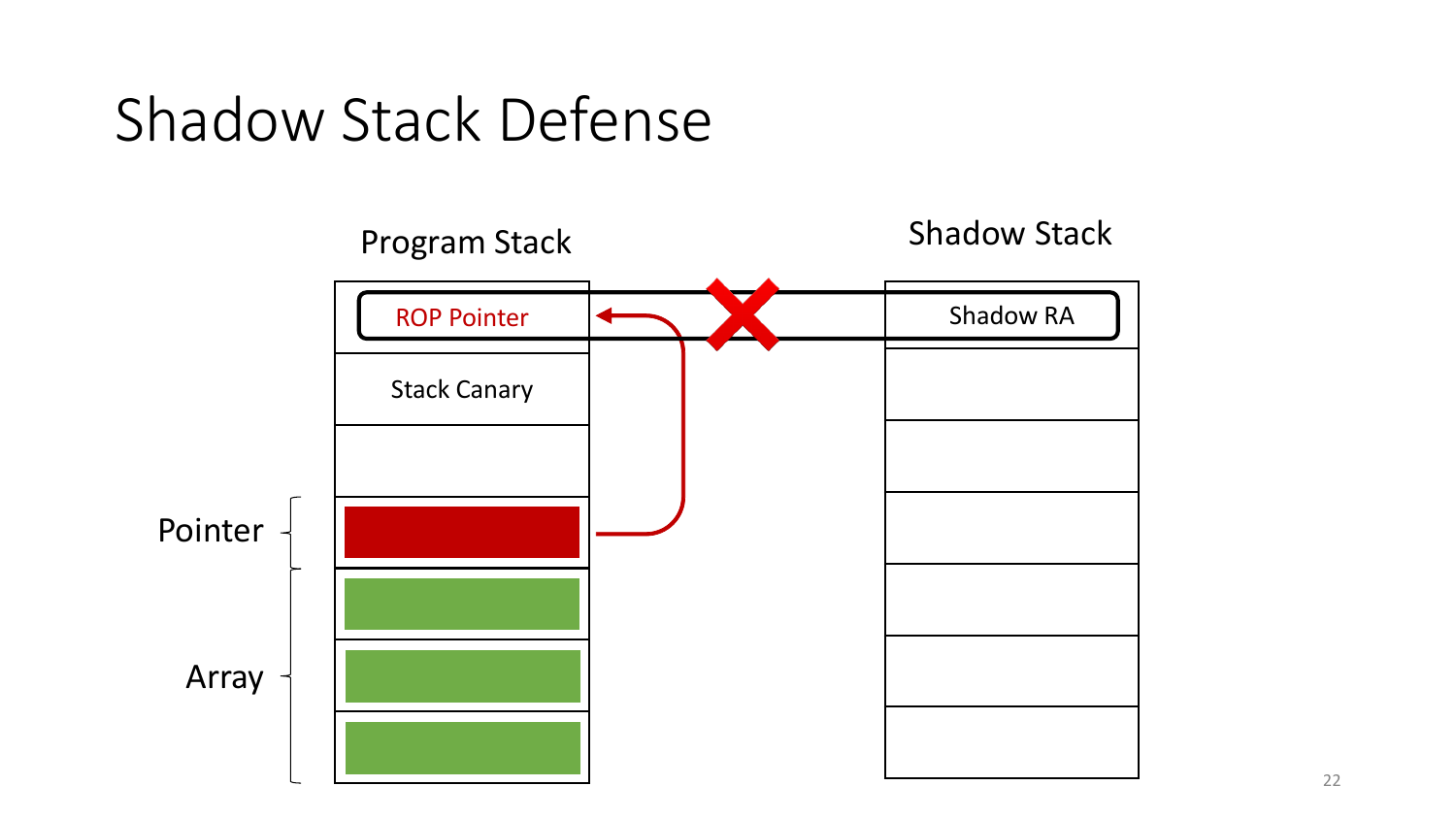#### Advantages of Shadow Stacks

- Know at runtime what function you were called from
- Dynamic defense does **NOT** rely on static analysis
- Separates code and data planes for backward edges

#### **Fully precise backward edge protection!**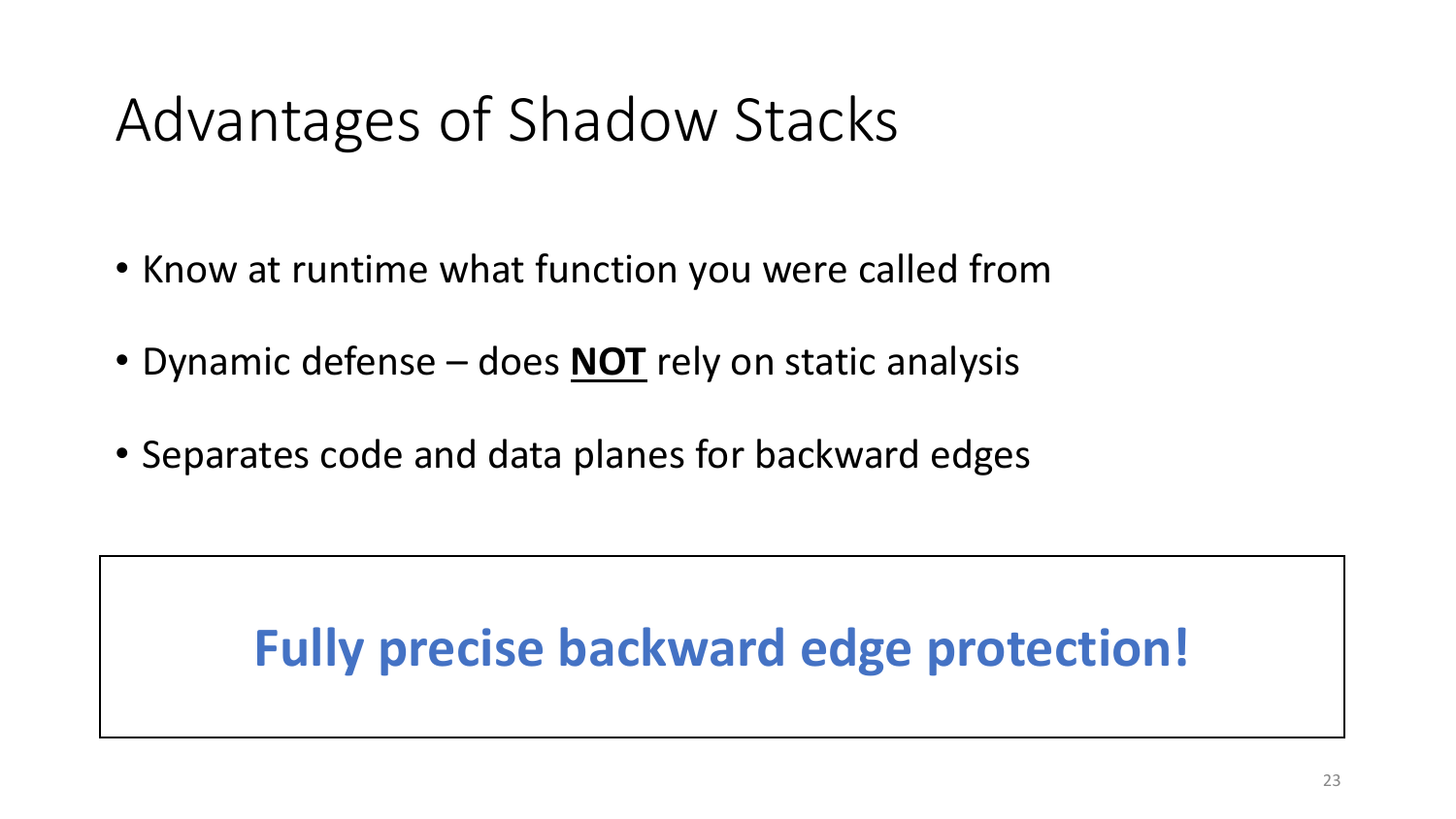## Shadow Stack Design Space

![](_page_23_Figure_1.jpeg)

[1] T. H. Dang, P. Maniatis, and D. Wagner, "The performance cost of shadow stacks and stack canaries," in AsiaCCS '15

[2] T.-c. Chiueh and F.-H. Hsu, "Rad: A compile-time solution to buffer overflow attacks," in ICDCS '01

[3] L. Davi, A.-R. Sadeghi, and M. Winandy, "Ropdefender: A detection tool to defend against return-oriented programming attacks," in AsiaCCS'11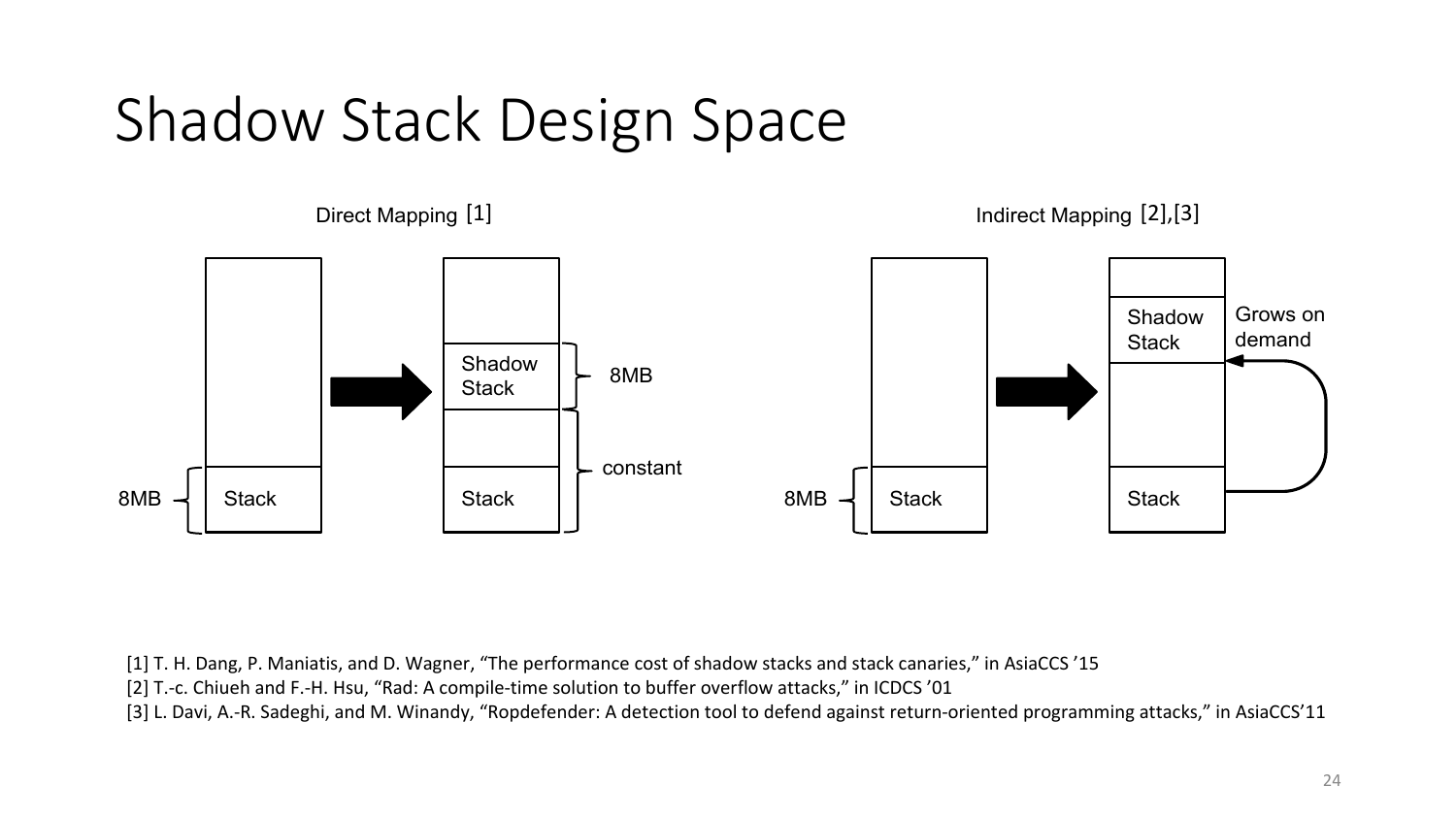#### Recommended Shadow Stack

- Indirect mapping
- Use a general purpose register for shadow stack pointer

#### **Optimal performance and high compatibility!**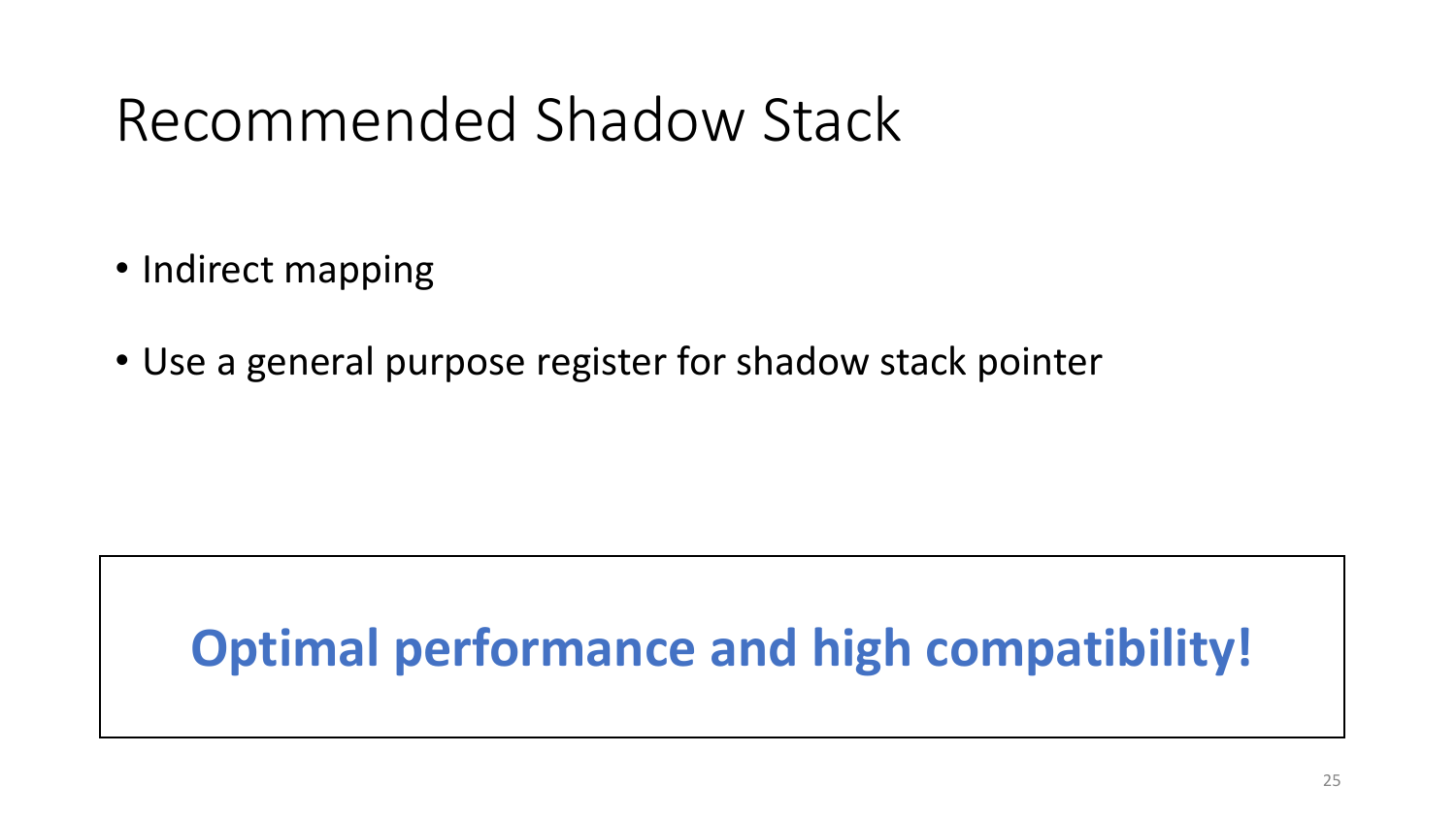## Recommended Mapping

- Indirect Mapping
- As performant as direct mapping
- Minimizes memory overhead

#### **Fastest mapping has lowest memory overhead!**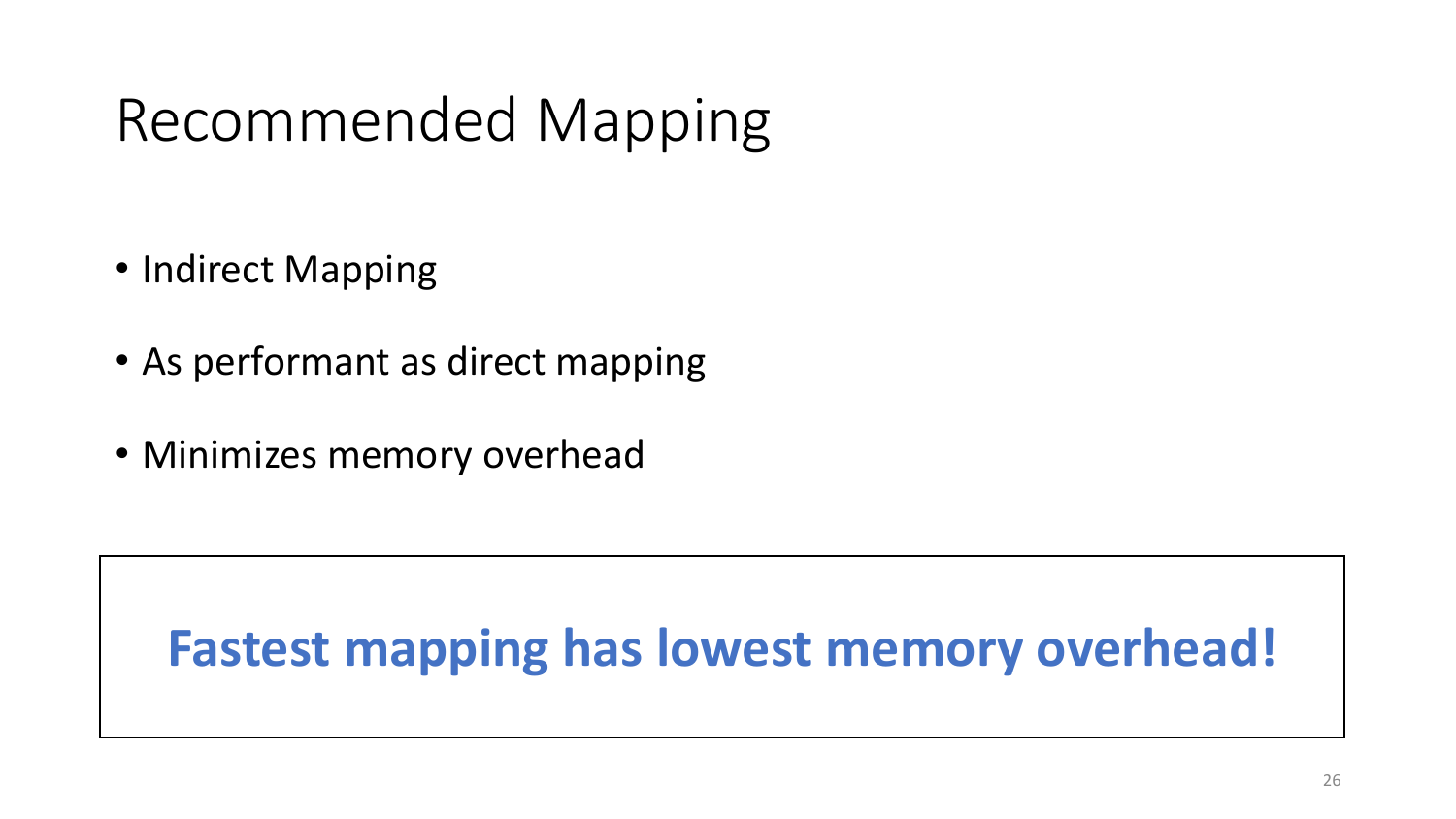## Recommended Encoding

- Use general purpose (GP) register for shadow stack pointer
- Does not increase register pressure
- Significant optimization for shadow stacks

**Dedicating a register to the shadow stack pointer is an effective optimization!**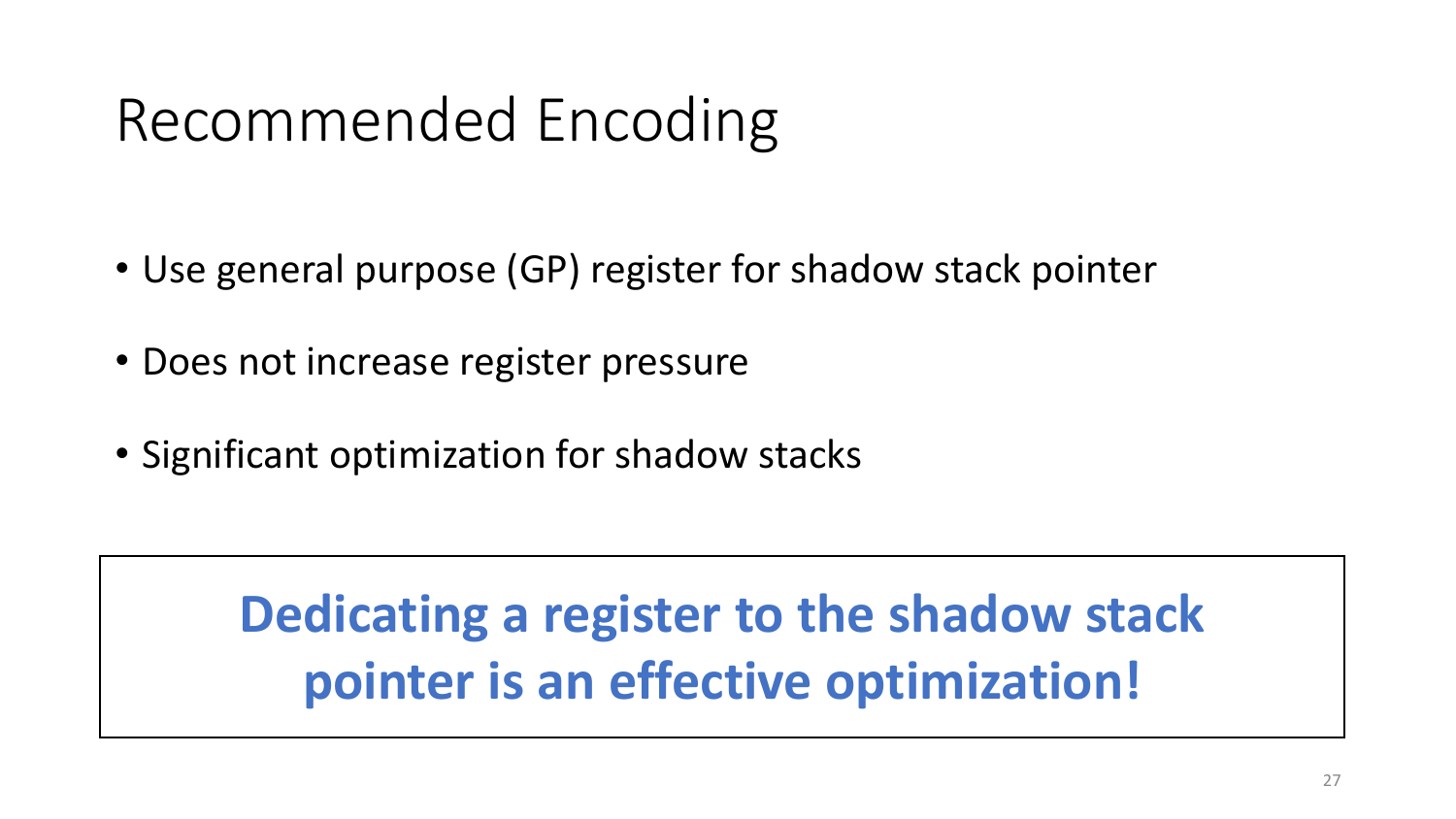#### Compatibility of Recommended Shadow Stack

- Threading: fully supported. GP registers are thread local
- Stack Unwinding: provide instrumented setimp / longimp
- Unprotected Code: save and restore shadow stack pointer

**Support all applications and incremental deployment!**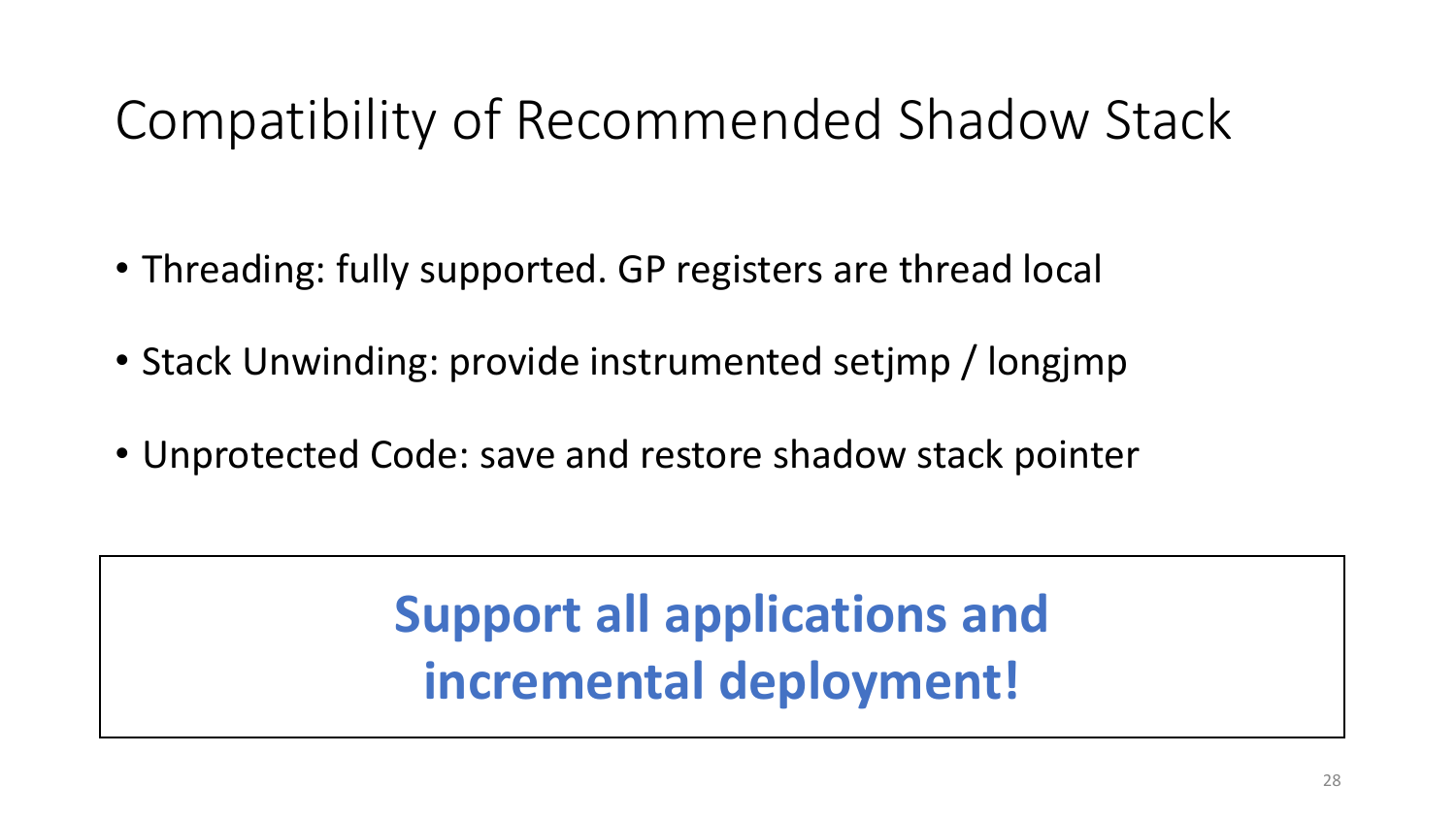#### Intra-Process Memory Isolation

- Shadow Stack splits code and data planes
- Enables integrity enforcement by isolating return addresses

#### **Shadow Stacks enable code pointer integrity** for return addresses!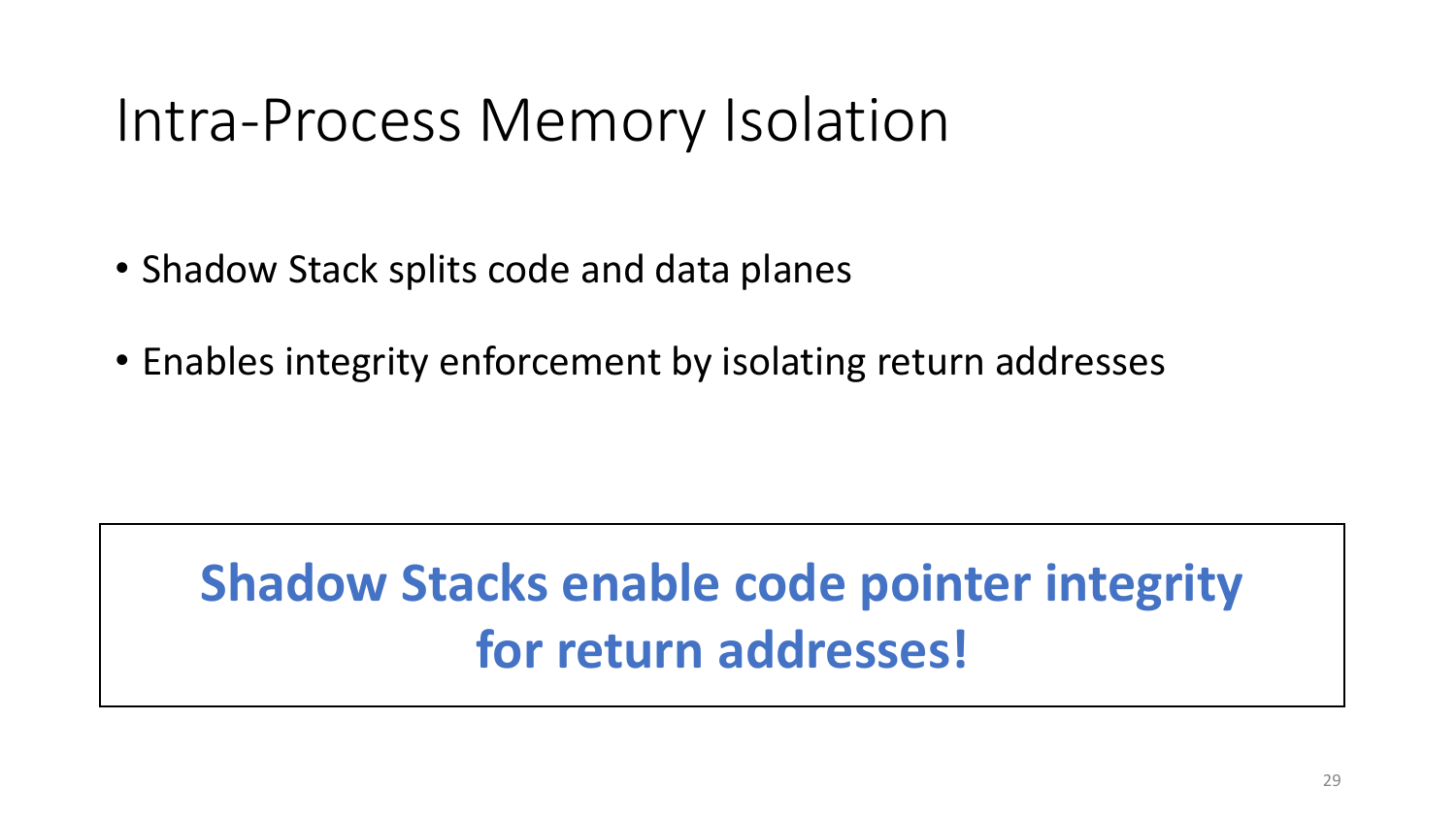#### Intra-Process Memory Isolation

- Software based randomization defense are defeasible
- Intel MPX uses bounds checks for isolation, moderate performance
- Intel MPK changes permissions of pages, slow performance

**None of these are fully satisfactory. Tagged** architectures are a promising new approach.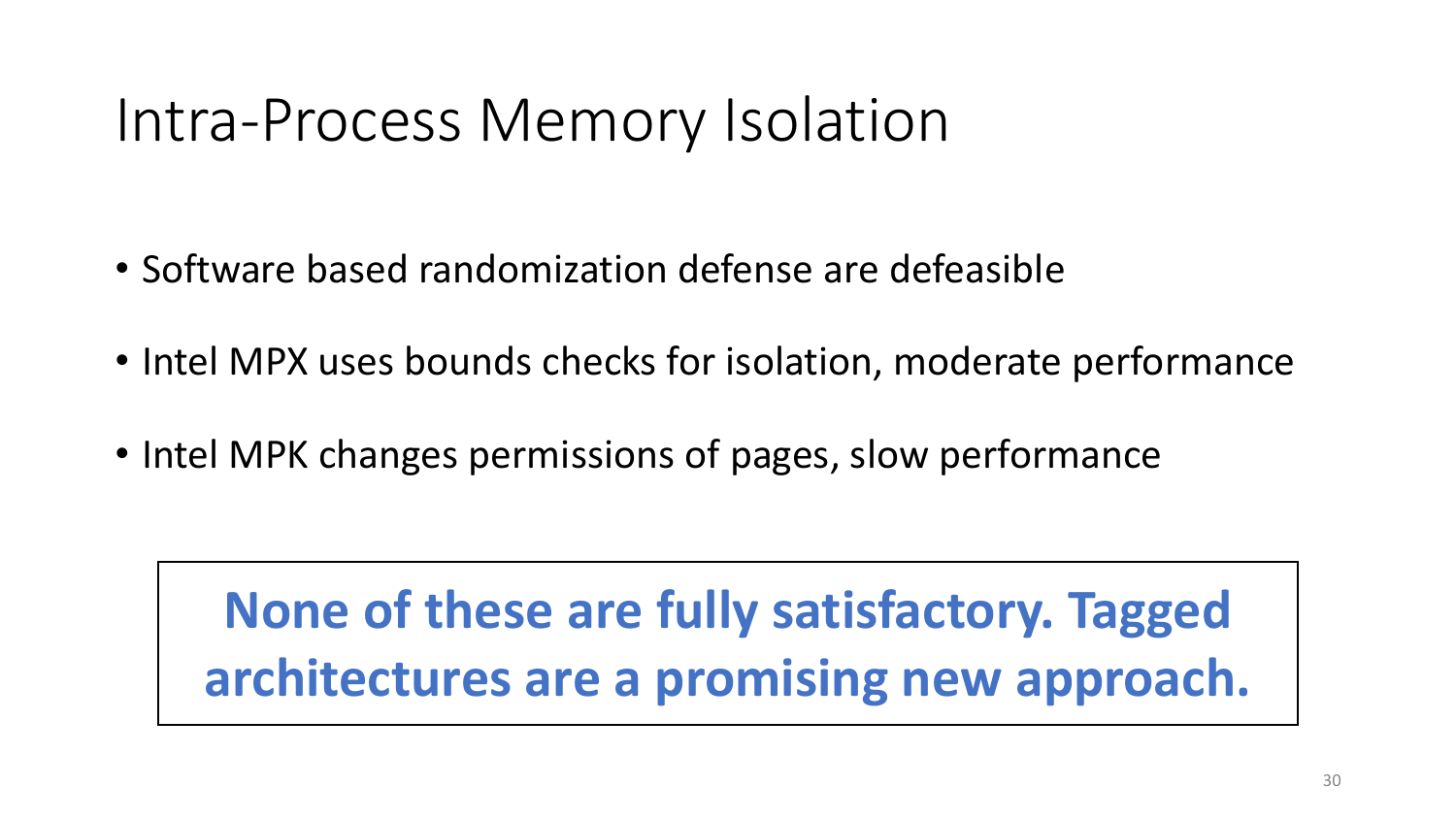#### SPEC CPU2006 Performance Evaluation

| <b>Shadow</b><br><b>Stack</b> | <b>Geometric</b><br><b>Mean</b> | <b>Max</b> | Min   |
|-------------------------------|---------------------------------|------------|-------|
| <b>Direct</b>                 | 5.78%                           | 38.68%     | 0.00% |
| Recommended                   | 3.65%                           | 9.70%      | 0.00% |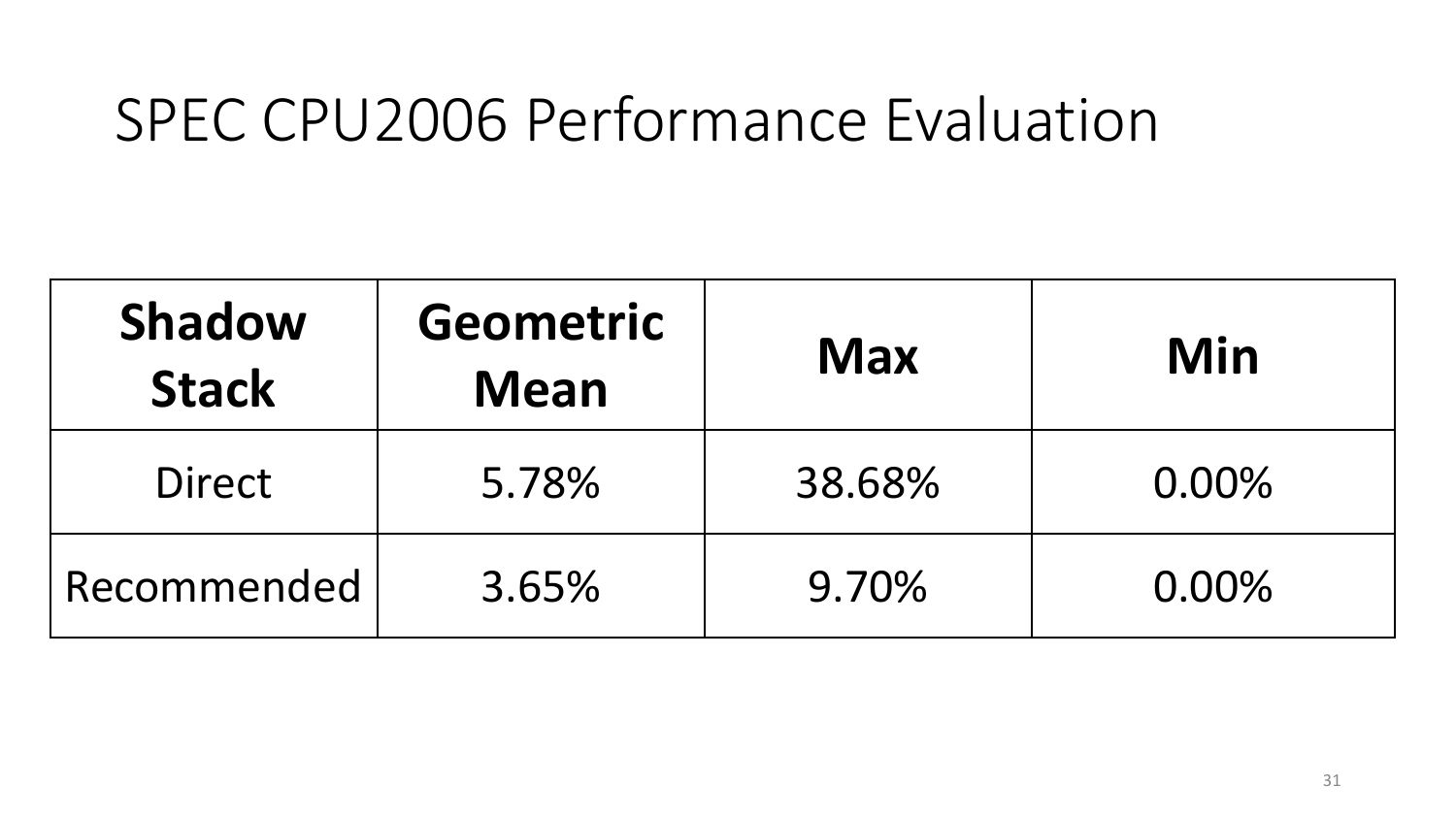#### SPEC CPU2006 Performance Evaluation

| <b>Shadow</b><br><b>Stack</b> | <b>Geometric</b><br><b>Mean</b> | <b>Max</b> | Min   |
|-------------------------------|---------------------------------|------------|-------|
| <b>Direct</b>                 | 5.78%                           | 38.68%     | 0.00% |
| Recommended                   | 3.65%                           | 9.70%      | 0.00% |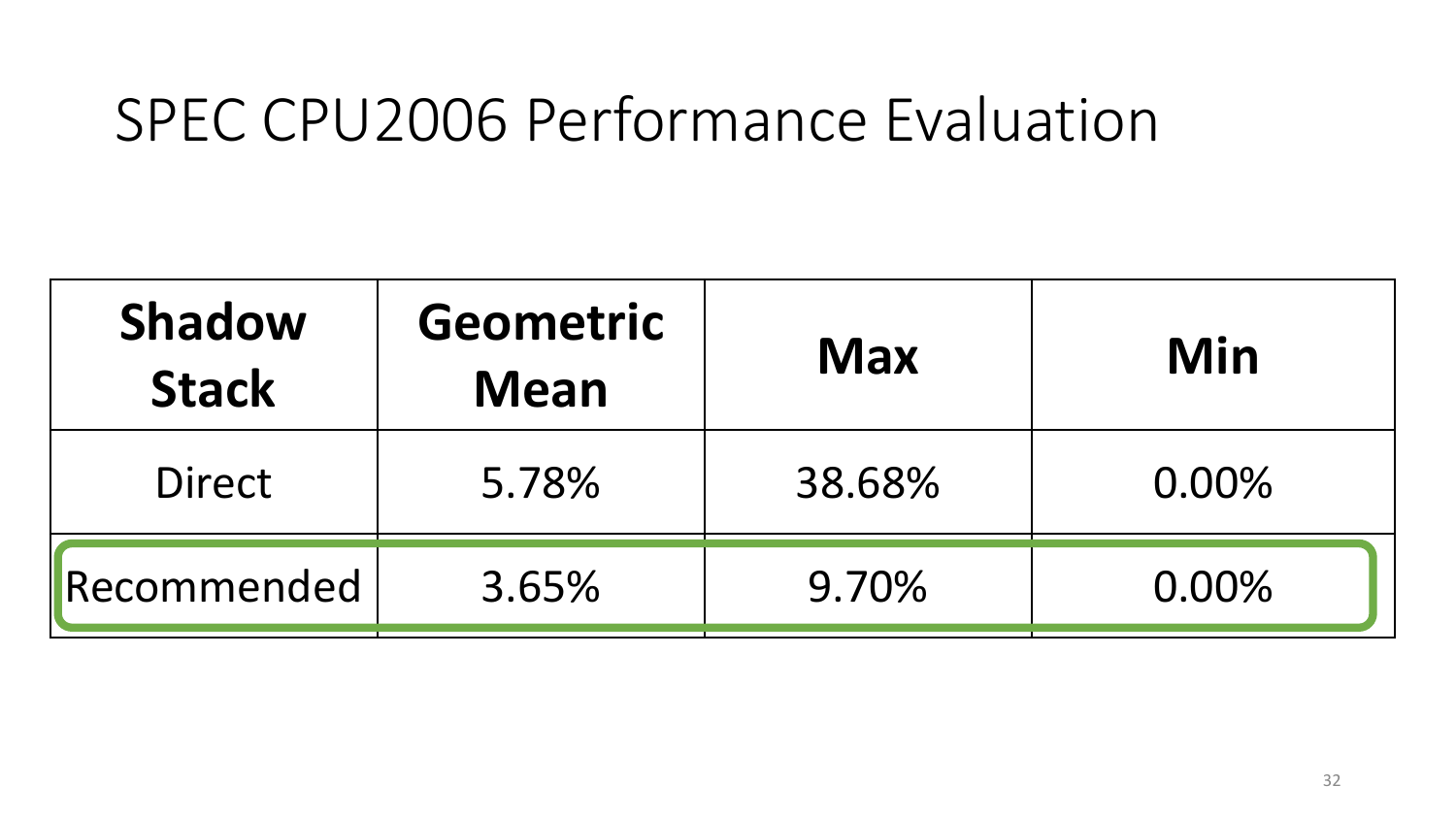#### SPEC CPU2006 - Integrity Enforcement

| Integrity<br><b>Scheme</b> | <b>Geometric</b><br><b>Mean</b> | <b>Max</b> | Min   |
|----------------------------|---------------------------------|------------|-------|
| Randomization              | 4.31%                           | 13.68%     | 0.00% |
| <b>MPX</b>                 | 12.12%                          | 33.02%     | 2.47% |
| <b>MPK</b>                 | 61.18%                          | 419.81%    | 0.00% |